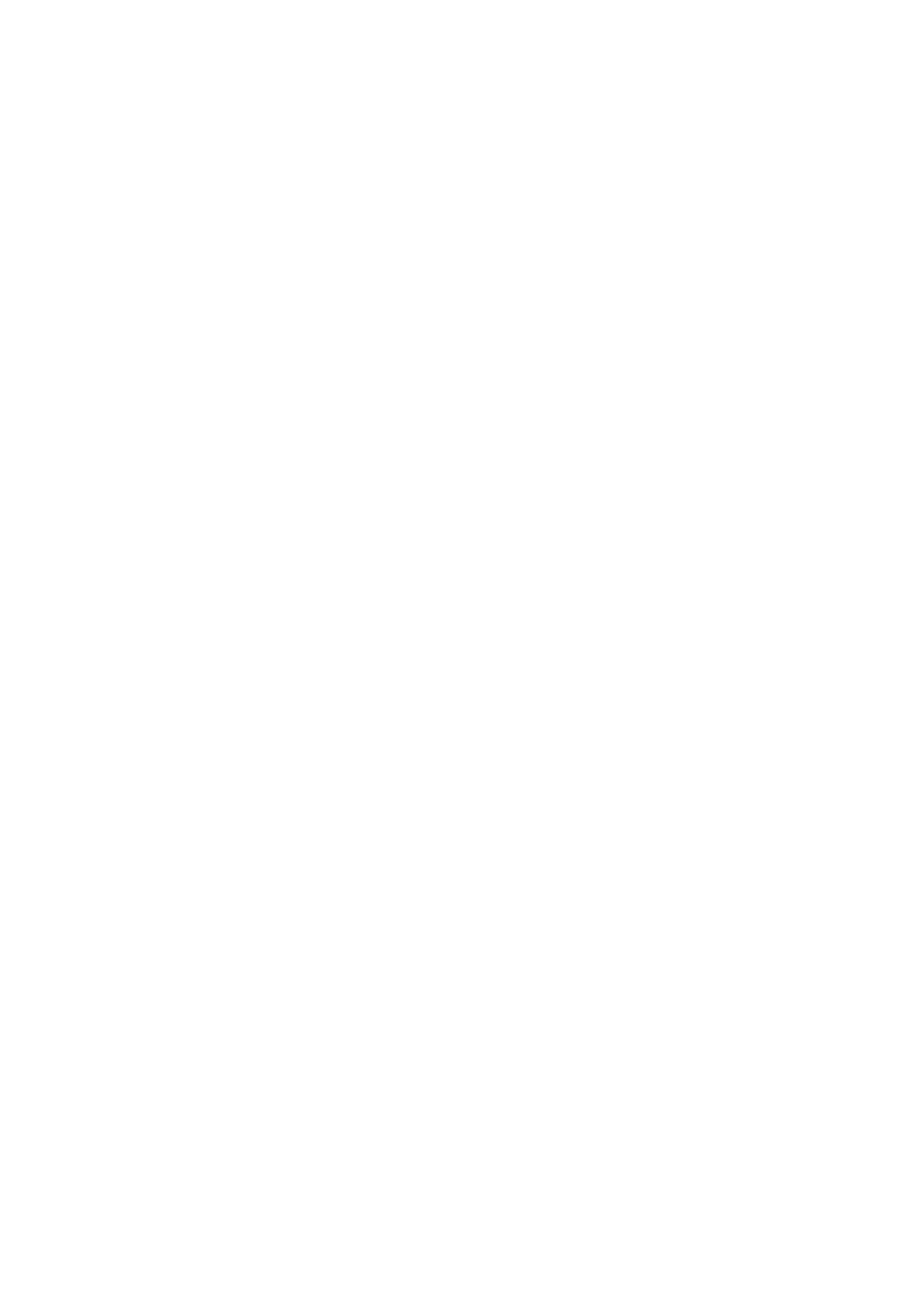#### **In the case of** Grosaru v. Romania**,**

The European Court of Human Rights (Third Section), sitting as a Chamber composed of:

Josep Casadevall, *President*, Elisabet Fura, Corneliu Bîrsan, Alvina Gyulumyan, Egbert Myjer, Ineta Ziemele, Ann Power, *judges*, and Santiago Quesada, *Section Registrar*,

Having deliberated in private on 2 February 2010,

Delivers the following judgment, which was adopted on that date:

## PROCEDURE

1. The case originated in an application (no. 78039/01) against Romania lodged with the Court under Article 34 of the Convention for the Protection of Human Rights and Fundamental Freedoms ("the Convention") by a Romanian national, Mr Mircea Grosaru ("the applicant"), on 30 April 2001.

2. The Romanian Government ("the Government") were represented by their Agent, Mr R.-H. Radu, of the Ministry of Foreign Affairs.

3. The applicant claimed to be a victim of a violation of his rights under Article 13 of the Convention and Article 3 of Protocol No. 1 as a result of having been refused a seat as a member of parliament (MP) representing the Italian minority in Romania.

4. By a decision of 25 November 2008, the Court declared the application partly admissible.

5. The Government, but not the applicant, filed additional observations (Rule 59 § 1 of the Rules of Court).

# THE FACTS

#### I. THE CIRCUMSTANCES OF THE CASE

6. The applicant was born in 1952 and lives in Bucharest.

7. As a member of the Association of Italians of Romania, he stood as a candidate in the parliamentary elections of 26 November 2000 for the Italian Community of Romania, one of the organisations representing the Italian minority in Romania. That organisation submitted a single-candidate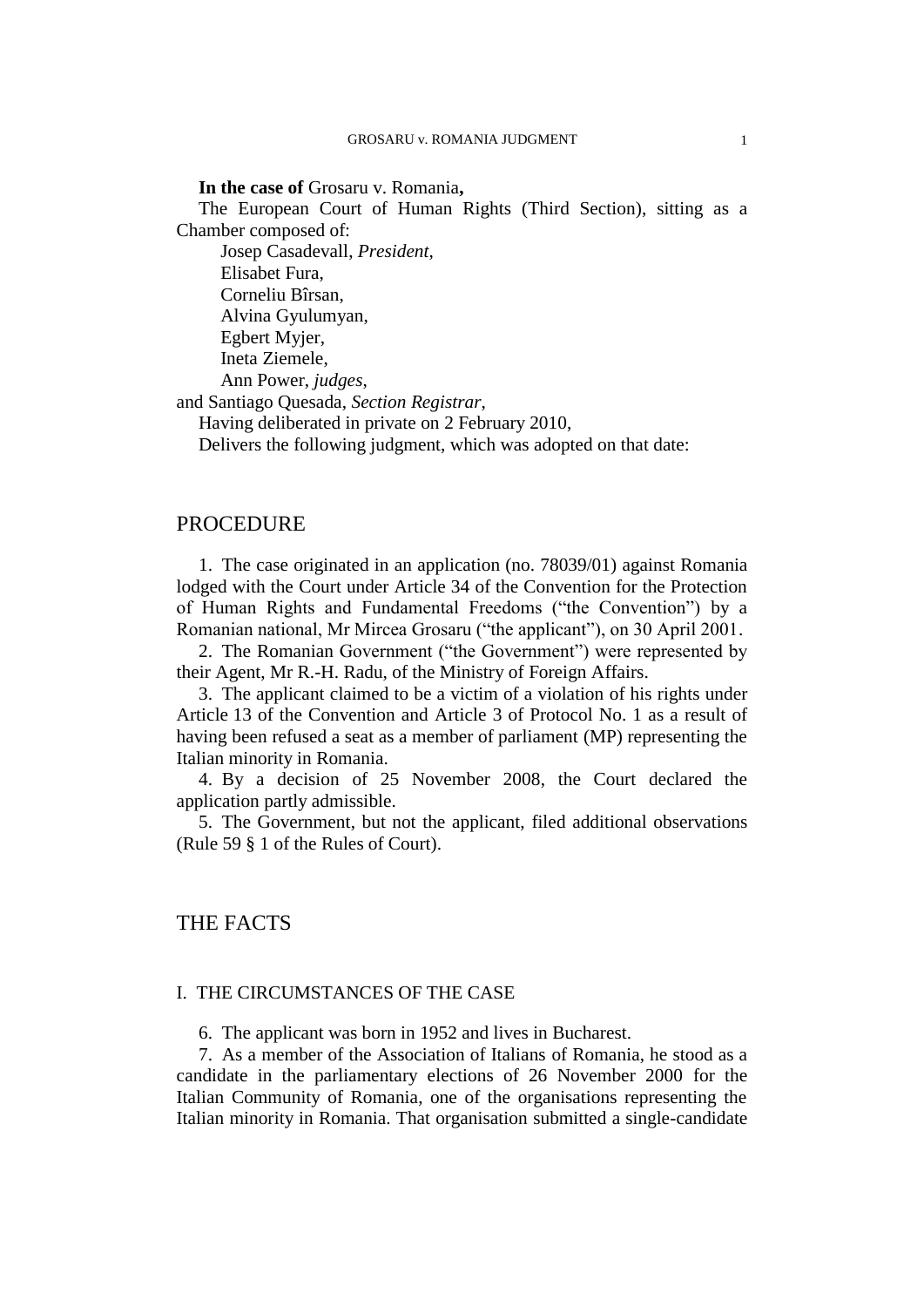list containing the applicant's name in nineteen of the forty-two constituencies.

8. Once the votes had been counted, the Central Electoral Office decided, on the basis of Article 4 of Law no. 68/1992 on elections to the Chamber of Deputies and to the Senate ("Law no. 68/1992"), to allocate the parliamentary seat belonging to the Italian minority to the Italian Community of Romania, which had secured 21,263 votes at national level.

9. Although at national level the applicant had secured 5,624 votes out of a total of 21,263, the Central Electoral Office allocated the parliamentary seat to another member of the Italian Community of Romania, Ms Ileana Stana Ionescu, who had stood for election on another single-candidate list and had secured only 2,943 votes, but in a single constituency.

10. On 1 December 2000 the applicant challenged the decision allocating the parliamentary seat before the Central Electoral Office. On 2 December 2000 the Office dismissed his challenge by a majority. That decision was signed by six judges and six representatives of political parties.

11. The relevant parts of that decision read:

"In accordance with Article 4 § 2 of Law no. 68/1992, as amended and supplemented, organisations of citizens belonging to national minorities participating in elections are accorded the same legal status as political parties for the purposes of the electoral process.

With regard to the Italian minority, the votes were centralised and the parliamentary seats were allocated, in accordance with Article 66 of the Law, to the organisation having secured the greatest number of votes and on the basis of the order of candidates appearing on that organisation's winning list, there being no provision in law for individual nomination.

It should be specified that the government's Emergency Ordinance no. 165 of 15 [*sic*] October 2000 granting national minorities the right to submit the same list of candidates for the Chamber of Deputies in more than one constituency does not infringe the principle of parliamentary seats being allocated by constituency, the basis of that regulation being to determine, in such instances, the ethnic minority organisation having the largest number of votes, and not to breach the principle of territorial representation in elections."

12. In a dissenting opinion, a representative of a political party submitted that Article 68 § 1 (g) of Law no. 68/1992 should be interpreted to mean that in the case of a given ethnic minority, the parliamentary seat should be allocated to the first candidate on the organisation's national list having gained the most votes, again at national level.

13. On 2 December 2000 the applicant lodged an appeal with the Central Electoral Office against its decision of the same date. On 3 December 2000 the Office, sitting as a panel composed of six judges and twelve representatives of political parties, declared the appeal inadmissible on the ground that its decisions were final.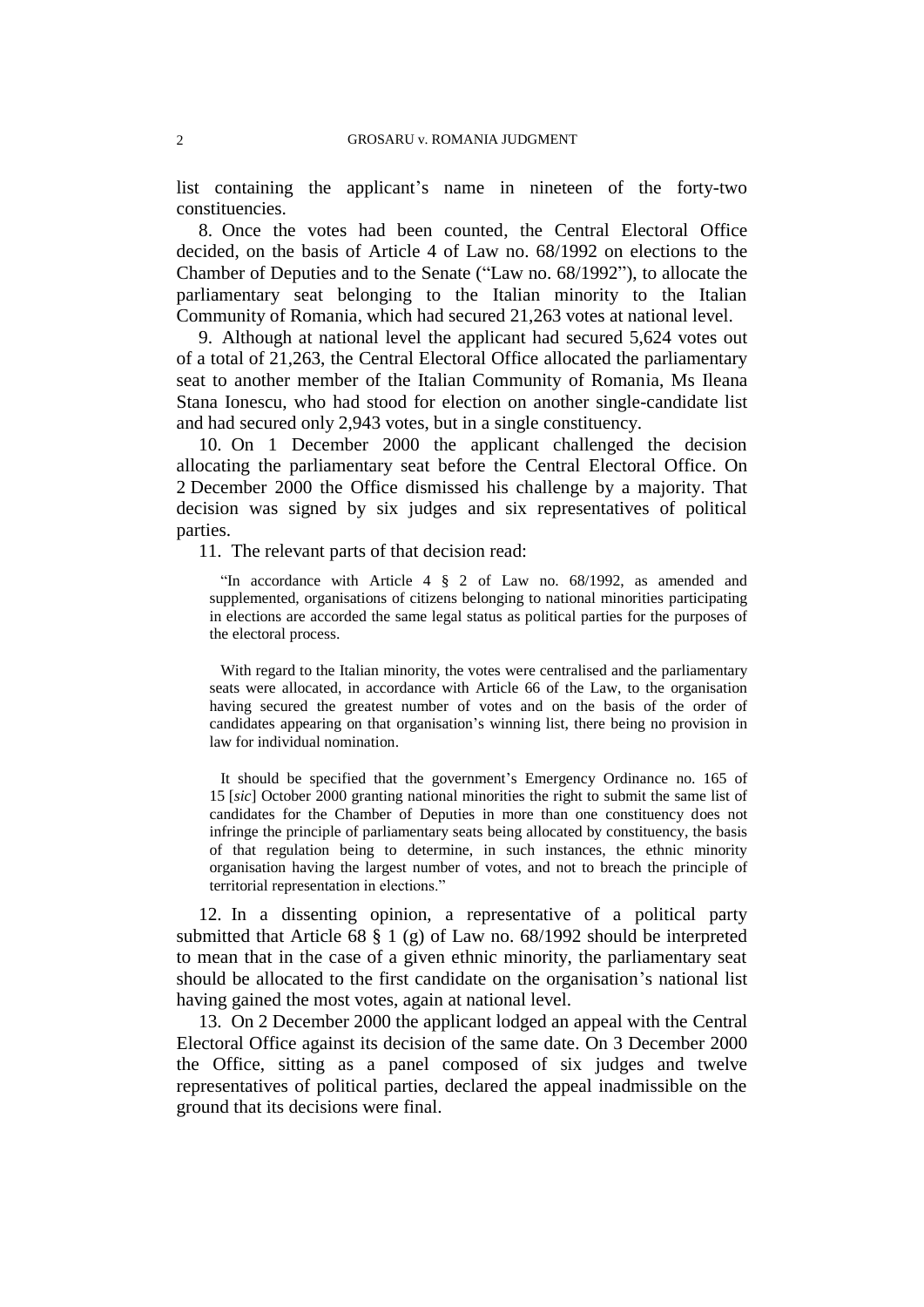14. On 4 December 2000 the applicant submitted his case to the Constitutional Court. By a letter of 11 December 2000, in which reference was made to Article 21 of the Romanian Constitution guaranteeing free access to the courts, the court informed the applicant that it did not have jurisdiction in matters concerning electoral disputes.

15. On 4 December 2000 the applicant lodged an appeal with the Supreme Court of Justice. By a decision of 13 December 2000, that court declared the appeal inadmissible on the ground that the decisions of the Central Electoral Office were final.

16. On 8 December 2000 the applicant repeated his challenge in a submission to the Chamber of Deputies Validation Commission, but was unsuccessful. The transcript of the Chamber of Deputies' session of 15 December 2000, published on the website of that institution, shows that the applicant's challenge was rejected on the same ground as that put forward by the Central Electoral Office.

17. In the parliamentary elections of 2004 and 2008 the applicant was elected MP for the Italian minority in Romania.

# II. RELEVANT DOMESTIC AND INTERNATIONAL LAW AND PRACTICE

## **A. Domestic law**

*1. The Romanian Constitution (in force at the material time)*

#### **Election of the Chambers Article 59**

"(1) The Chamber of Deputies and the Senate are elected by universal, equal, direct, secret and free suffrage, in accordance with electoral law.

(2) Organisations of citizens belonging to national minorities which fail to obtain the number of votes necessary for representation in Parliament each have the right to one Chamber of Deputies seat, in accordance with the provisions of electoral legislation. Citizens of a national minority can be represented by one organisation only.

- ..."
- *2. Law no. 68/1992 of 15 July 1992 on elections to the Chamber of Deputies and to the Senate*

18. The relevant Articles of this Law, in force at the material time, provide: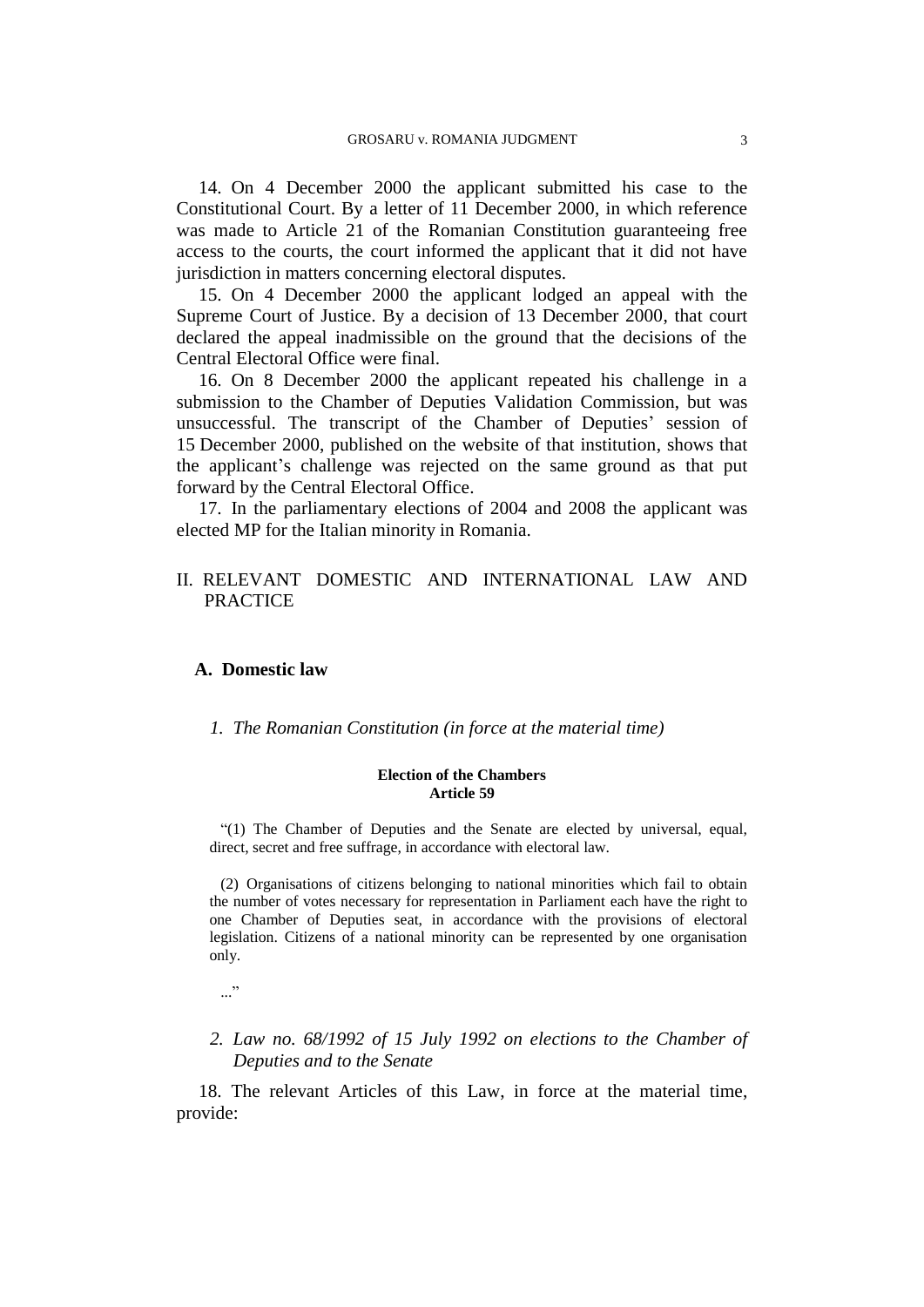#### **Article 4**

"1. Legally constituted organisations of citizens belonging to a single national minority which fail to obtain at least one seat in the Chamber of Deputies or the Senate are entitled, jointly, to one seat in the Chamber of Deputies, in accordance with Article 59 § 2 of the Constitution, provided that their share of the vote is at least 5% of the average number of validly cast votes at national level for the election of a deputy.

2. Organisations of citizens belonging to national minorities participating in elections shall be accorded the same legal status as political parties for the purposes of the electoral process.

3. Organisations of citizens belonging to national minorities having participated in elections on the joint list of the organisations in question shall also be covered by the provisions of paragraph 1; in the event that none of the candidates appearing on the joint list is elected, a seat in the Chamber of Deputies shall be allocated to all the organisations having proposed the list, in compliance with the provisions of paragraph 1.

4. The provisions of paragraph 3 shall not apply to organisations of citizens belonging to national minorities having taken part in elections on a joint list with a political party or another political grouping or which have participated both on the joint lists referred to in paragraph 3 and on their own lists.

5. The seat in the Chamber of Deputies allocated in accordance with paragraphs 1 and 3 shall be allocated in addition to the total number of seats.

..."

#### **Article 24**

"1. The Central Electoral Office shall be composed of seven judges of the Supreme Court of Justice and sixteen representatives of the parties, political groupings and coalitions participating in the elections.

2. Within five days of an election date being set, the President of the Supreme Court of Justice shall appoint the seven judges from amongst those serving at the court, in a public session and by the drawing of lots. A record shall be made of the result of the draw which shall be signed by the President of the Supreme Court of Justice and which shall serve as confirmation. The President of the Supreme Court of Justice shall give at least forty-eight hours' notice in the press of the date of the session.

3. Within twenty-four hours of their confirmation, the appointed judges shall select the president of the Central Electoral Office from among their number, by secret ballot. The office thus composed, which is then joined by representatives of the parties, political groupings and coalitions, shall perform all the duties incumbent upon it in accordance with this Law.

4. In the two days following expiry of the time-limit in which to put forward a candidate, the parties, political groupings and coalitions participating in the elections shall inform the Central Electoral Office in writing of the number of lists submitted in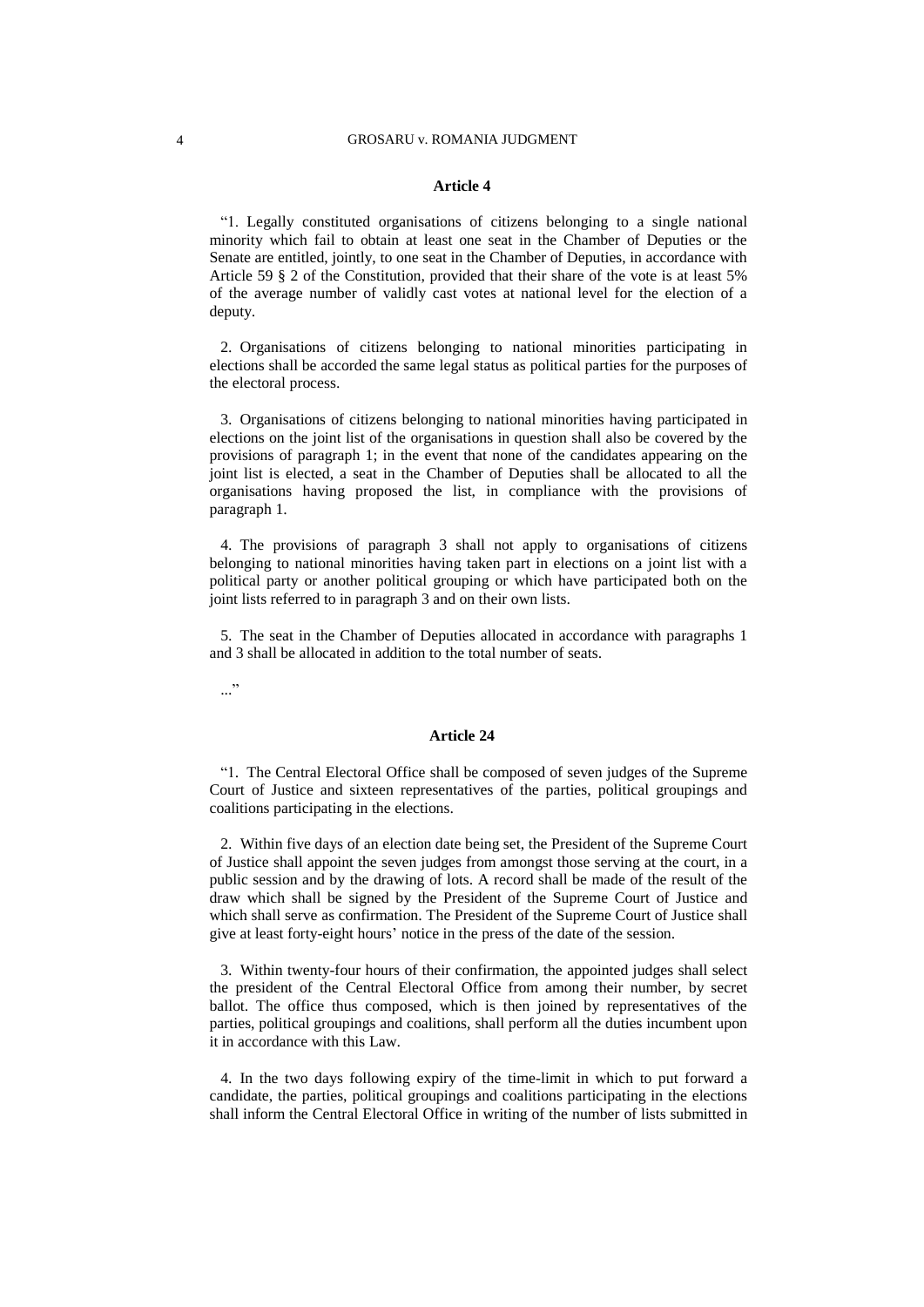each constituency and the names and surnames of the candidates. Any communications submitted after that time-limit shall not be taken into consideration.

5. Representatives of parties, political groupings or coalitions shall be appointed to the Central Electoral Office in descending order of the number of lists submitted by each party, political grouping or coalition, for the purposes of paragraph 4, in relation to the total number of constituencies nationwide. No party, political grouping or coalition may have more than five representatives.

6. Representatives of parties, political groupings or coalitions appointed to the Central Electoral Office shall be chosen in the order referred to in the communication mentioned in paragraph 4.

7. If more than one party, political grouping or coalition has submitted the same number of lists, their representatives shall be appointed by the President of the Central Electoral Office, by the drawing of lots, in the presence of persons delegated by the parties, political groupings or coalitions concerned ..."

#### **Article 25**

"1. The Central Electoral Office shall:

(a) ensure that electoral registers are updated and monitor the application and uniform interpretation of legal provisions relating to elections at national level;

(b) resolve any disputes in relation to is activities or the operations of the constituency electoral offices;

(c) receive reports from the constituency electoral offices indicating the number of votes validly cast for each list of candidates and record which parties, political groupings or coalitions have failed to obtain at least 3% of validly cast votes at national level; communicate to the constituency electoral offices and publish, within the following forty-eight hours, the names of the parties, political groupings or coalitions concerned;

(d) verify and record the result of the elections, count, at national level, the number of unused votes for each party, political grouping or coalition satisfying the criterion referred to in paragraph (c) above and allocate seats centrally by constituency;

(e) confirm the allocation of a parliamentary seat to the organisation of citizens belonging to a national minority having satisfied the criteria set forth in Article 4, and issue the relevant confirmation to the deputy thus appointed;

(f) annul any elections organised in a constituency if the vote or validation of the results has been subject to fraud affecting the arrangements for the allocation of seats, and organise a new ballot;

(g) perform all other duties incumbent upon it in accordance with this Law.

...

4. The decisions of the Central Electoral Office shall be pronounced in public."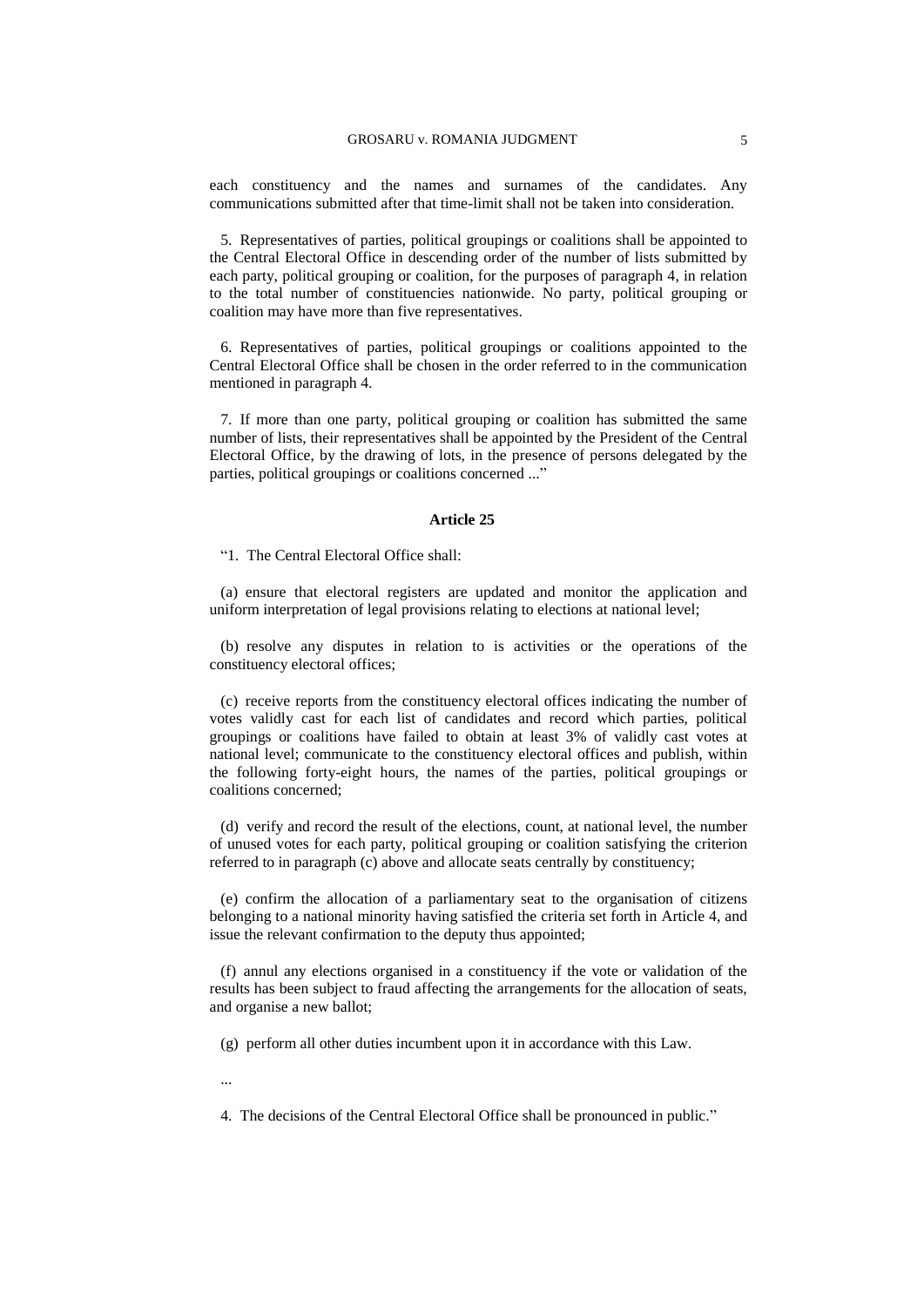#### **Article 66**

"1. For the purposes of allocation of seats to candidates on the lists, only parties, political groupings and coalitions having secured at least 3% of the validly cast votes at national level shall be taken into account. Seats in the Chamber of Deputies and the Senate shall be allocated separately.

2. Seats shall be allocated once the Central Electoral Office has notified the names of the parties, political groupings or coalitions having secured at least 3% of the validly cast votes at national level. Seats in the Chamber of Deputies and the Senate shall be allocated separately.

3. Seats in the Chamber of Deputies and the Senate shall be distributed and allocated in two stages: at constituency level and at national level.

4. At constituency level, the electoral office shall determine the constituency electoral coefficient, separately for the Chamber of Deputies and for the Senate, by dividing the total number of votes validly cast for all the lists of the parties, political groupings and coalitions satisfying the criterion referred to in paragraph 1 and for independent candidates by the number of deputies or, as applicable, senators, to be elected in that constituency; each list shall be allocated as many seats as the number of validly cast votes for that list divided by the electoral coefficient of the constituency. The constituency electoral office shall allocate seats in the order in which the candidates appear on the list; one seat shall be allocated to each independent candidate having obtained a number of validly cast votes at least equal to the electoral coefficient for deputies or, as applicable, senators. The constituency electoral office shall inform the Central Electoral Office, with a view to their centralised distribution, of the list of remaining votes (unused or fewer than the electoral coefficient) secured by the lists of parties, political groupings and coalitions satisfying the criterion referred to in paragraph 1 and of any seats that have not been allocated.

5. For each party, political grouping or coalition satisfying the criterion referred to in paragraph 1, the Central Electoral Office shall add up, at national level, separately for the Chamber of Deputies and for the Senate, the total number of any unused votes or votes below the constituency electoral coefficient of all constituencies. The number of votes thus obtained by each party, political grouping or coalition shall be divided by 1, 2, 3, 4, etc., in line with the number of unallocated seats at constituency level; the quotients resulting from the division, irrespective of the list from which they come, shall be ranked in descending order up to the number of unallocated seats; the lowest quotient shall constitute the national electoral coefficient for deputies or, as applicable, senators. Each party, political grouping or coalition shall be allocated as many seats in the Chamber of Deputies or the Senate as the total number of validly cast votes, unused and lower than the constituency coefficient that it has obtained at national level divided by the electoral coefficient fixed at national level.

6. The Central Electoral Office shall determine the distribution of seats by constituency...."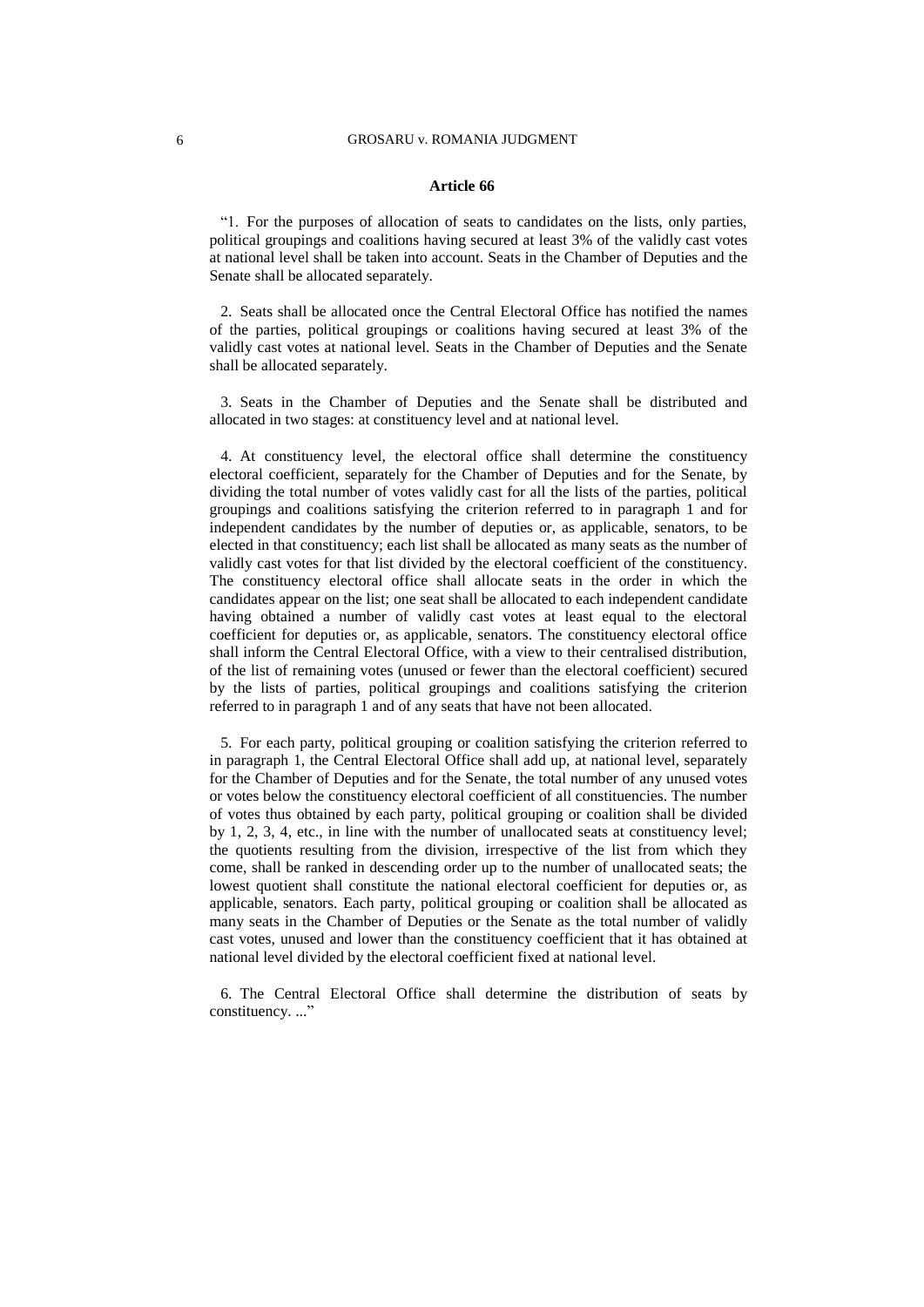#### **Article 68**

"1. The Central Electoral Office shall resolve any disputes that may arise and issue a separate report for the Chamber of Deputies and for the Senate. The report shall indicate, at national level:

(a) the total number of voters registered on the permanent electoral registers;

(b) the total number of voters;

(c) the total number of validly cast votes;

(d) the total number of invalid votes;

(e) the method by which the constituency electoral offices have applied the provisions of Article 66 § 4;

(f) how seats have been distributed at national level in accordance with Article 66 § 5 and the allocation thereof to the constituencies in accordance with Article 66 § 6;

(g) the organisations of citizens belonging to national minorities which, despite having participated in the elections, have failed to gain a seat in the Chamber of Deputies or the Senate; the total number of votes validly cast for the lists of each of those organisations and for organisations entitled to a seat in the Chamber of Deputies in accordance with Article 4; and the name and surname of the first candidate appearing on the list of the organisation entitled to a seat in the Chamber of Deputies having secured the largest number of votes. In the event of any organisations' lists having obtained the same number of votes, seats shall be allocated by the drawing of lots."

19. Article 91 § 9 of the new Law no. 373 of 24 September 2004 on elections to the Chamber of Deputies and to the Senate states that the parliamentary seat belonging to the national minorities is to be allocated to the constituency in which the list of candidates put forward has obtained the highest number of votes.

*3. Emergency Ordinance no. 165/2000 of 13 October 2000 amending Law no. 68/1992*

20. This Ordinance added the following paragraph to Article 5 of the above-mentioned Law no. 68/1992:

"8. By way of derogation from the provisions of paragraphs 3, 6 and 7, organisations of citizens belonging to national minorities may submit the same list of candidates to the Chamber of Deputies in more than one constituency."

## *4. Regulations of the Chamber of Deputies of 24 February 1994, republished on 14 March 1996*

21. The relevant parts of the Regulations, in the version in force at the material time, were worded as follows: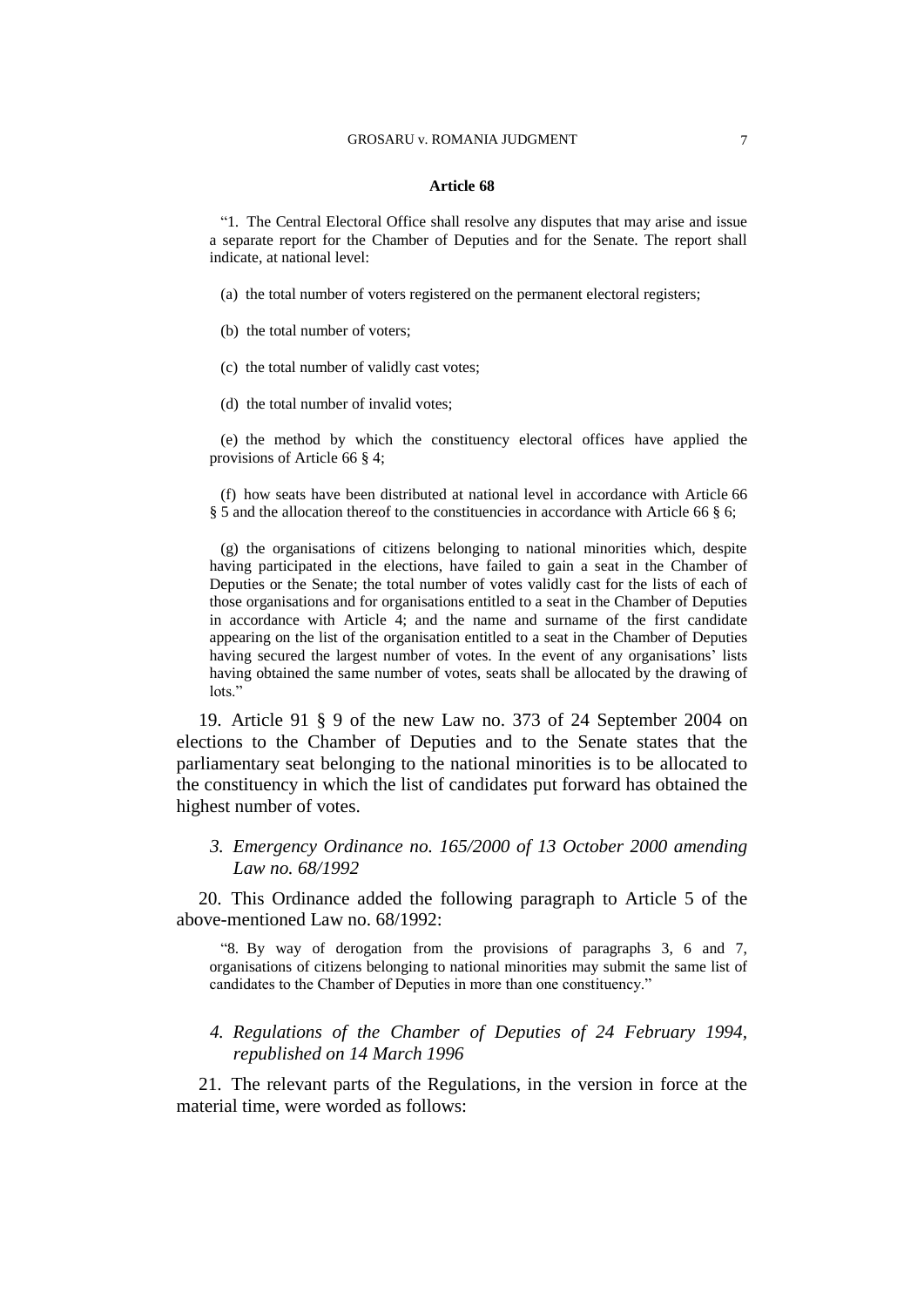#### **Regulation 3**

"For the purposes of validating mandates, the Chamber of Deputies shall elect, at its first session, a committee comprising thirty deputies reflecting the political composition of the Chamber, as this results from the constitution of parliamentary groups."

#### **Regulation 6 § 5<sup>1</sup>**

"The Validation Commission shall examine any pending disputes and any which have been examined in breach of the procedural provisions."

# **B. Work of the European Commission for Democracy through Law ("the Venice Commission")**

#### *1. The Code of Good Practice in Electoral Matters*

22. The Code of Good Practice in Electoral Matters was adopted by the Venice Commission at its 51st plenary session held on 5 and 6 July 2002 and submitted to the Parliamentary Assembly of the Council of Europe on 6 November 2002. The relevant parts thereof read as follows:

#### **3.3. An effective system of appeal**

"If the electoral law provisions are to be more than just words on a page, failure to comply with the electoral law must be open to challenge before an appeal body. This applies in particular to the election results: individual citizens may challenge them on the grounds of irregularities in the voting procedures. It also applies to decisions taken before the elections, especially in connection with the right to vote, electoral registers and standing for election, the validity of candidatures, compliance with the rules governing the electoral campaign and access to the media or to party funding.

There are two possible solutions:

– appeals may be heard by the ordinary courts, a special court or the Constitutional Court;

– appeals may be heard by an electoral commission. There is much to be said for this latter system in that the commissions are highly specialised whereas the courts tend to be less experienced with regard to electoral issues. As a precautionary measure, however, it is desirable that there should be some form of judicial supervision in place, making the higher commission the first appeal level and the competent court the second.

Appeal to parliament, as the judge of its own election, is sometimes provided for but could result in political decisions. It is acceptable as a first instance in places where it is long established, but a judicial appeal should then be possible.

 $\overline{a}$ 

<sup>&</sup>lt;sup>1</sup> Corrected on 29 September 2010: the text was as follows: "Regulation 6  $\S$  6".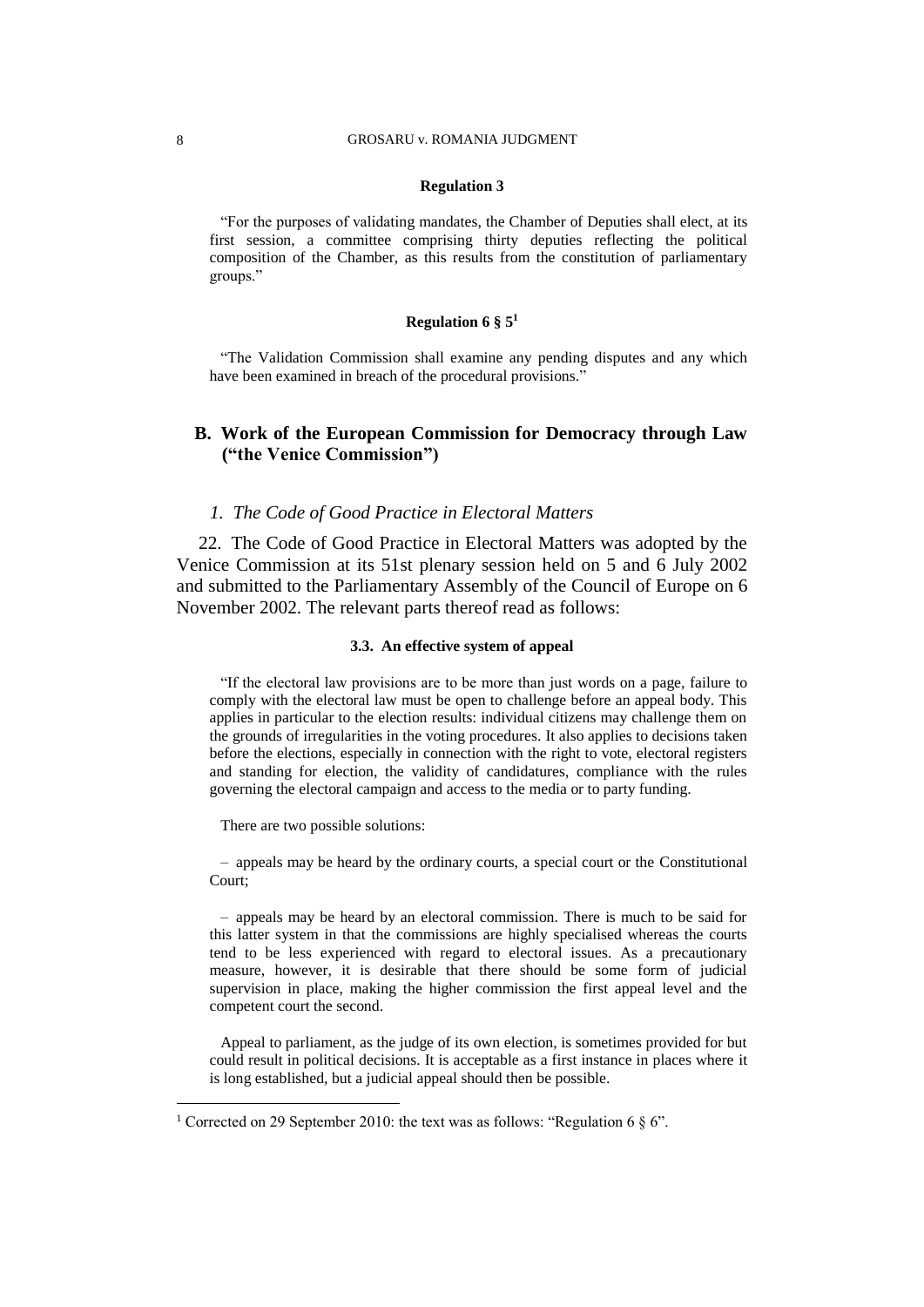Appeal proceedings should be as brief as possible, in any case concerning decisions to be taken before the election. On this point, two pitfalls must be avoided: first, that appeal proceedings retard the electoral process, and second, that, due to their lack of suspensive effect, decisions on appeals which could have been taken before, are taken after the elections.

In addition, decisions on the results of elections must also not take too long, especially where the political climate is tense. This means both that the time-limits for appeals must be very short and that the appeal body must make its ruling as quickly as possible. Time-limits must, however, be long enough to make an appeal possible, to guarantee the exercise of rights of defence and a reflected decision. A time-limit of three to five days at first instance (both for lodging appeals and making rulings) seems reasonable for decisions to be taken before the elections. It is, however, permissible to grant a little more time to Supreme and Constitutional Courts for their rulings.

The procedure must also be simple, and providing voters with special appeal forms helps to make it so. It is necessary to eliminate formalism, and so avoid decisions of inadmissibility, especially in politically sensitive cases.

It is also vital that the appeal procedure, and especially the powers and responsibilities of the various bodies involved in it, should be clearly regulated by law, so as to avoid any positive or negative conflicts of jurisdiction. Neither the appellants nor the authorities should be able to choose the appeal body. The risk that successive bodies will refuse to give a decision is seriously increased where it is theoretically possible to appeal to either the courts or an electoral commission, or where the powers of different courts  $-$  e.g. the ordinary courts and the Constitutional Court – are not clearly differentiated ...

Disputes relating to the electoral registers, which are the responsibility, for example, of the local administration operating under the supervision of or in cooperation with the electoral commissions, can be dealt with by courts of first instance.

Standing in such appeals must be granted as widely as possible. It must be open to every elector in the constituency and to every candidate standing for election there to lodge an appeal. A reasonable quorum may, however, be imposed for appeals by voters on the results of elections.

The appeal procedure should be of a judicial nature, in the sense that the right of the appellants to proceedings in which both parties are heard should be safeguarded.

The *powers* of appeal bodies are important too. They should have authority to annul elections, if irregularities may have influenced the outcome, i.e. affected the distribution of seats. This is the general principle, but it should be open to adjustment, i.e. annulment should not necessarily affect the whole country or constituency – indeed, it should be possible to annul the results of just one polling station. This makes it possible to avoid the two extremes: annulling an entire election, although irregularities affect a small area only, and refusing to annul, because the area affected is too small. In zones where the results have been annulled, the elections must be repeated.

Where higher-level commissions are appeal bodies, they should be able to rectify or annul *ex officio* the decisions of lower electoral commissions."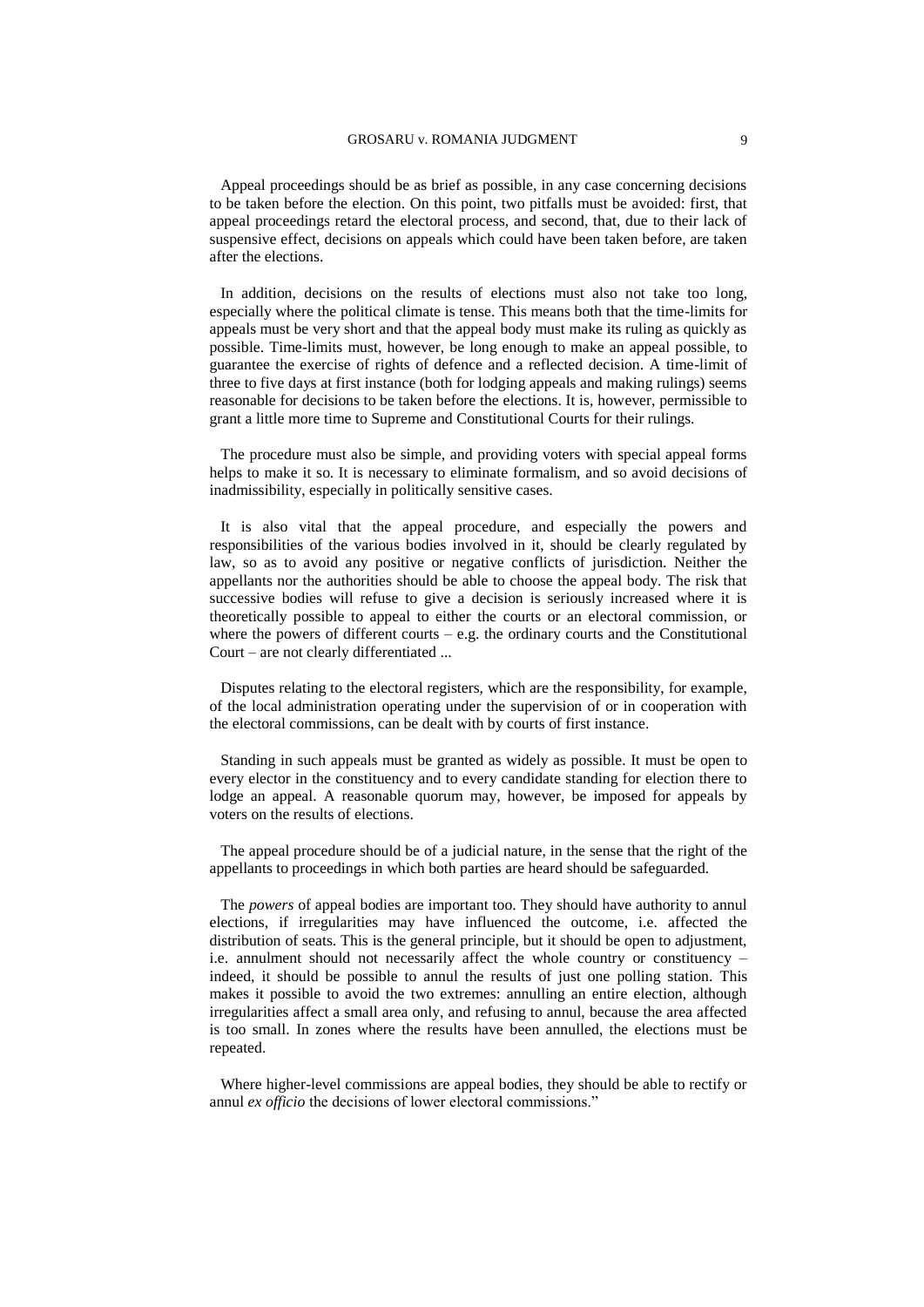#### 10 GROSARU v. ROMANIA JUDGMENT

## *2. The Report on electoral law and electoral administration in Europe*

23. The Report on electoral law and electoral administration in Europe ("Synthesis study on recurrent challenges and problematic issues") was adopted by the Council for Democratic Elections at its 17th meeting (Venice, 8-9 June 2006) and by the Venice Commission at its 67th plenary session (Venice, 9-10 June 2006). The relevant parts thereof read as follows:

#### **XII. Election appeals and accountability for electoral violations**

"167. Complaint and appeals procedures must be open at least to each voter, candidate, and party. A reasonable quorum may, however, be imposed for appeals by voters on the results of election (CDL-AD(2002)023rev, para. 99). In order to comply with international standards, the complaint and appeals procedures should clearly provide the following rights for voters, candidates, and political parties: the rights to file a complaint, to present evidence in support of the complaint, to a public and fair hearing on the complaint, to an impartial and transparent proceedings on the complaint [*sic*], to an effective and speedy remedy, as well as to appeal an appellate court if a remedy is denied (see for example CDL-AD(2004)027, para. 111). In practice, however, these rights are not always respected. At times, even credible complaints are left without any legal redress.

168. Due to different legal and political traditions, a variety of procedures are used in the resolution of election disputes. In many established democracies in western Europe (like France, Germany, Italy, or the United Kingdom) election appeals are heard by ordinary administrative and judicial bodies operating under special procedures. In contrast, in most emerging and new democracies in central and eastern Europe (and in other regions of the world), the responsibility for deciding on election complaints and appeals is shared between independent electoral commissions and ordinary courts ..."

## *3. The Report on electoral law and national minorities*

24. The Report on electoral law and national minorities was adopted by the Venice Commission on 25 January 2000. It concerns the central element of public life – participation in a State's elected bodies, especially the national legislature. Such participation is studied through electoral law and the possibilities it gives members of national minorities of being present in elected bodies.

Rules of electoral law which provide for special representation of minorities are an exception. Of the States which replied to the Commission's questionnaire, only three (Croatia, Romania and Slovenia) provided for the election of deputies intended to represent national minorities. According to the report, Romania is the country where the largest number of minority parties or organisations (treated as political parties for electoral purposes) took part in elections and have deputies and senators in the parliament.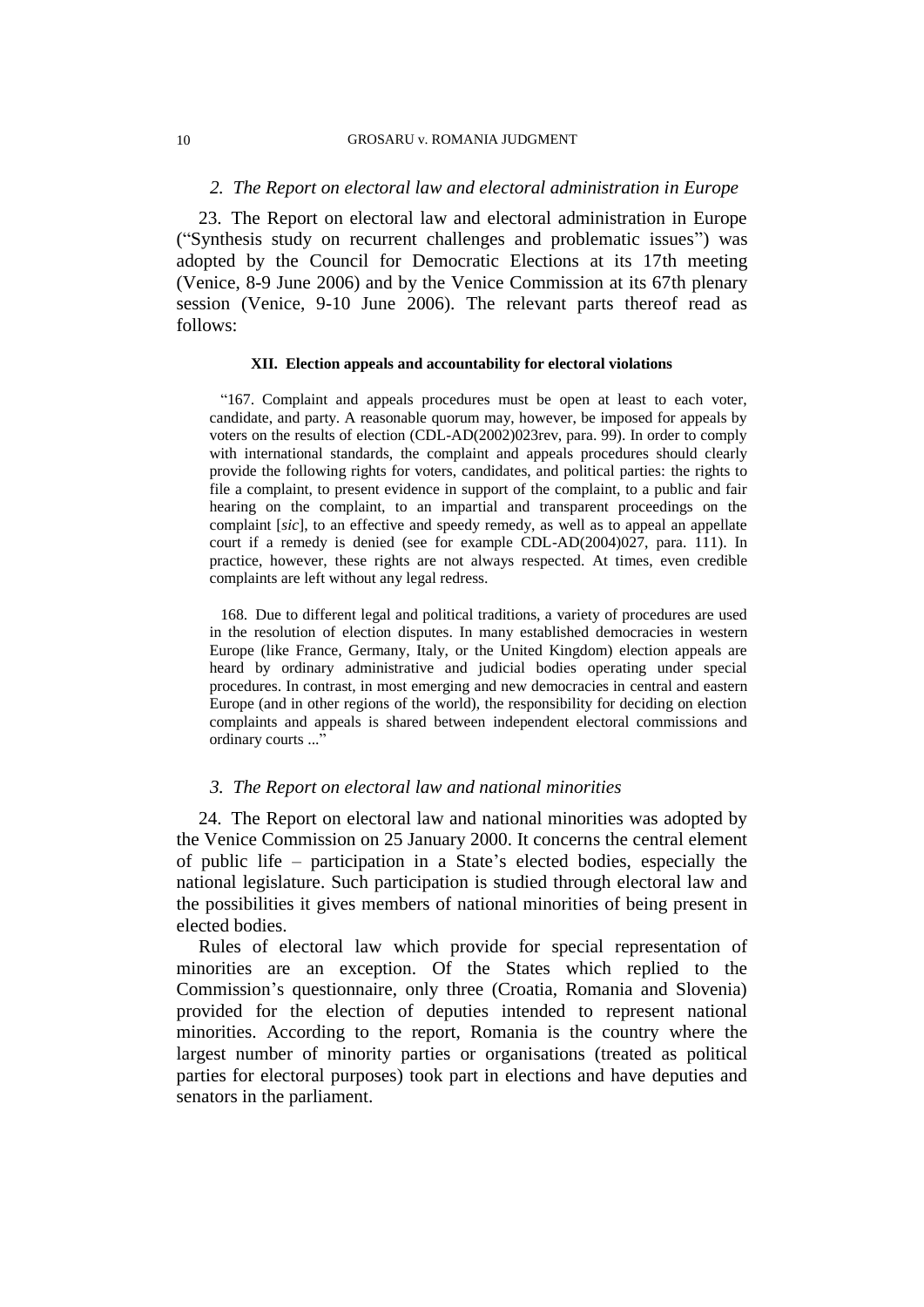Other systems, while not necessarily guaranteeing the presence of members of national minorities in the elected bodies, facilitate the representation of minority organisations. In Germany and Poland, threshold rules do not apply to such organisations.

The Belgian system is specific. The body of institutions is conceived in such a way as to establish a balance between the different linguistic groups (rather than between minorities in the strict sense). Moreover, in certain areas which are mixed from a linguistic point of view, adjustments have been made so that electors from different linguistic communities are represented in the elected body.

In most cases, however, the representation of minorities in an elected body is achieved through the application of the ordinary rules of electoral law, which treat people belonging to national minorities and others in the same way.

# **C. Lund recommendations on the effective participation of national minorities in public life**

25. The Lund recommendations were adopted in Lund (Sweden) in September 1999 by a group of international experts under the aegis of the High Commissioner on National Minorities of the Organization for Security and Co-operation in Europe (OSCE). The relevant parts of those recommendations read as follows:

#### **B. Elections**

"(7) Experience in Europe and elsewhere demonstrates the importance of the electoral process for facilitating the participation of minorities in the political sphere. States shall guarantee the right of persons belonging to national minorities to take part in the conduct of public affairs, including through the rights to vote and stand for office without discrimination.

(8) The regulation of the grouping and activity of political parties shall comply with the international law principle of freedom of association. This principle includes the freedom to establish political parties based on communal identities as well as those not identified exclusively with the interests of a specific community.

(9) The electoral system should facilitate minority representation and influence.

– Where minorities are concentrated territorially, single-member districts may provide sufficient minority representation.

– Proportional representation systems, where a political party's share in the national vote is reflected in its share of the legislative seats, may assist in the representation of minorities.

– Some forms of preference voting, where voters rank candidates in order of choice, may facilitate minority representation and promote inter-communal cooperation.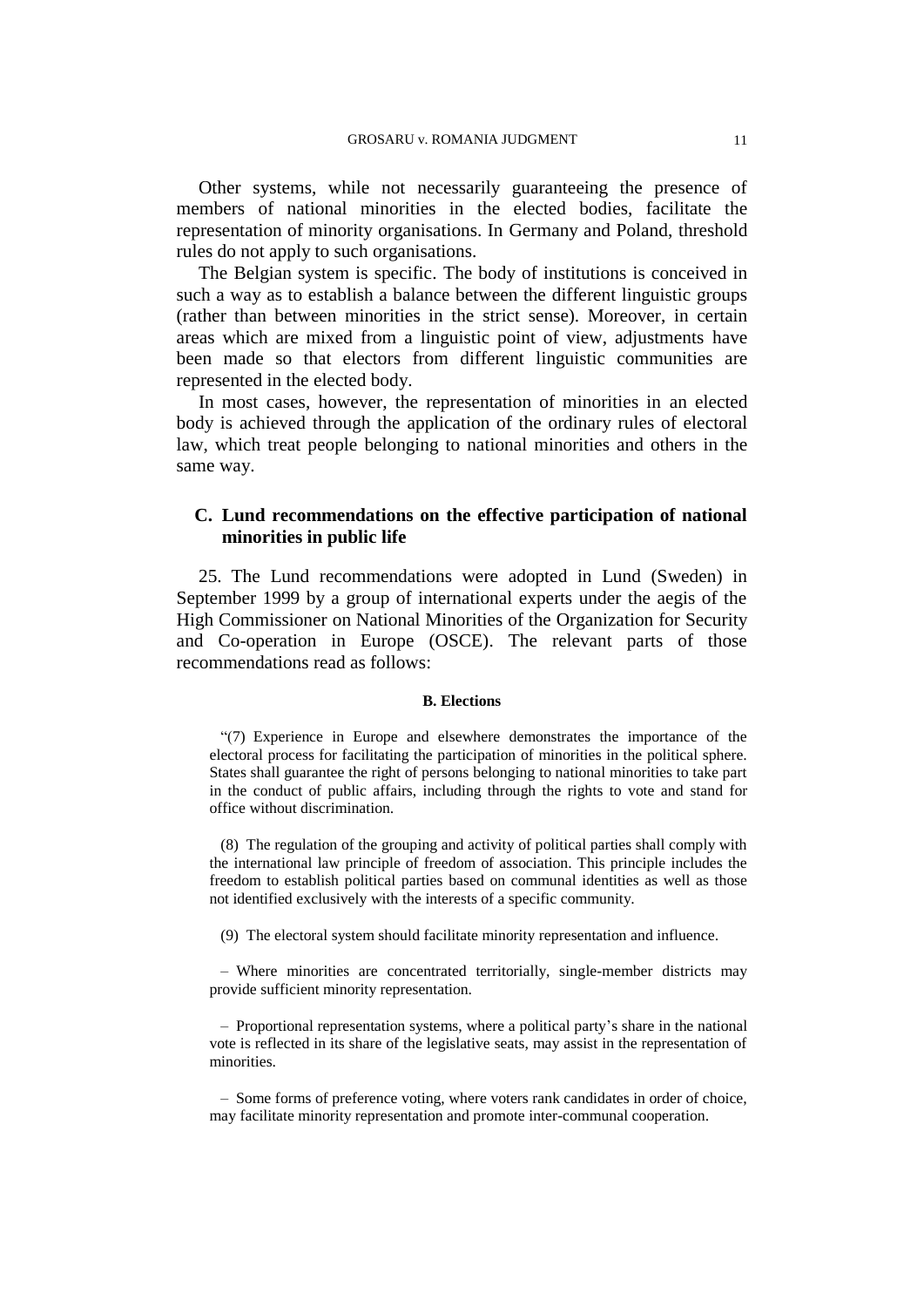– Lower numerical thresholds for representation in the legislature may enhance the inclusion of national minorities in governance.

(10) The geographic boundaries of electoral districts should facilitate the equitable representation of national minorities."

The Lund recommendations are set out in the "Guidelines to Assist National Minority Participation in the Electoral Process" published in January 2001 under the aegis of the OSCE.

## **D. Comparative law concerning post-electoral system of appeals**

26. Despite differences in the organisation and characteristics of the electoral administration responsible for declaring results and the distribution of seats (independent electoral commissions, government structures, temporary polling stations, courts), the information available to the Court concerning the legislation of a large number of Council of Europe member States shows a degree of convergence as regards the existence of a postelectoral system of appeals. In certain States it is possible to lodge an appeal with a recognised court or tribunal body, be it an ordinary court, a special electoral court or a Constitutional Court. While certain countries make provision for up to two stages of appeal before the judicial authorities, others envisage only one such appeal, at first instance. The three countries that envisage no judicial remedy beyond validation of powers by the legislative chamber are in western Europe (Belgium, Italy and Luxembourg). The tendency towards investing courts with jurisdiction for post-electoral disputes is in line with the European standards recommended by the Venice Commission, which points out that in all cases there must be a judicial remedy available, since an appeal to the parliamentary validation commission or an electoral commission does not offer sufficient guarantees.

## *1. Central electoral administration as an appeal body*

27. This is the system used by Romania and Albania. In Albania, decisions relating to the declaration of results may be challenged before the central electoral commission itself. However, the losing parties may subsequently appeal against the decision before a court (the electoral chamber of the Tirana Court of Appeal).

## *2. Political validation: parliamentary validation commissions*

28. While such a practice is fairly widespread, three countries (Belgium, Italy and Luxembourg) stand out because the only post-election remedy available is validation by parliament, the decisions of the electoral offices being deemed to be final. That said, those three countries have enjoyed a long tradition of democracy which would tend to dissipate any doubts as to the legitimacy of such a practice. The Venice Commission in general has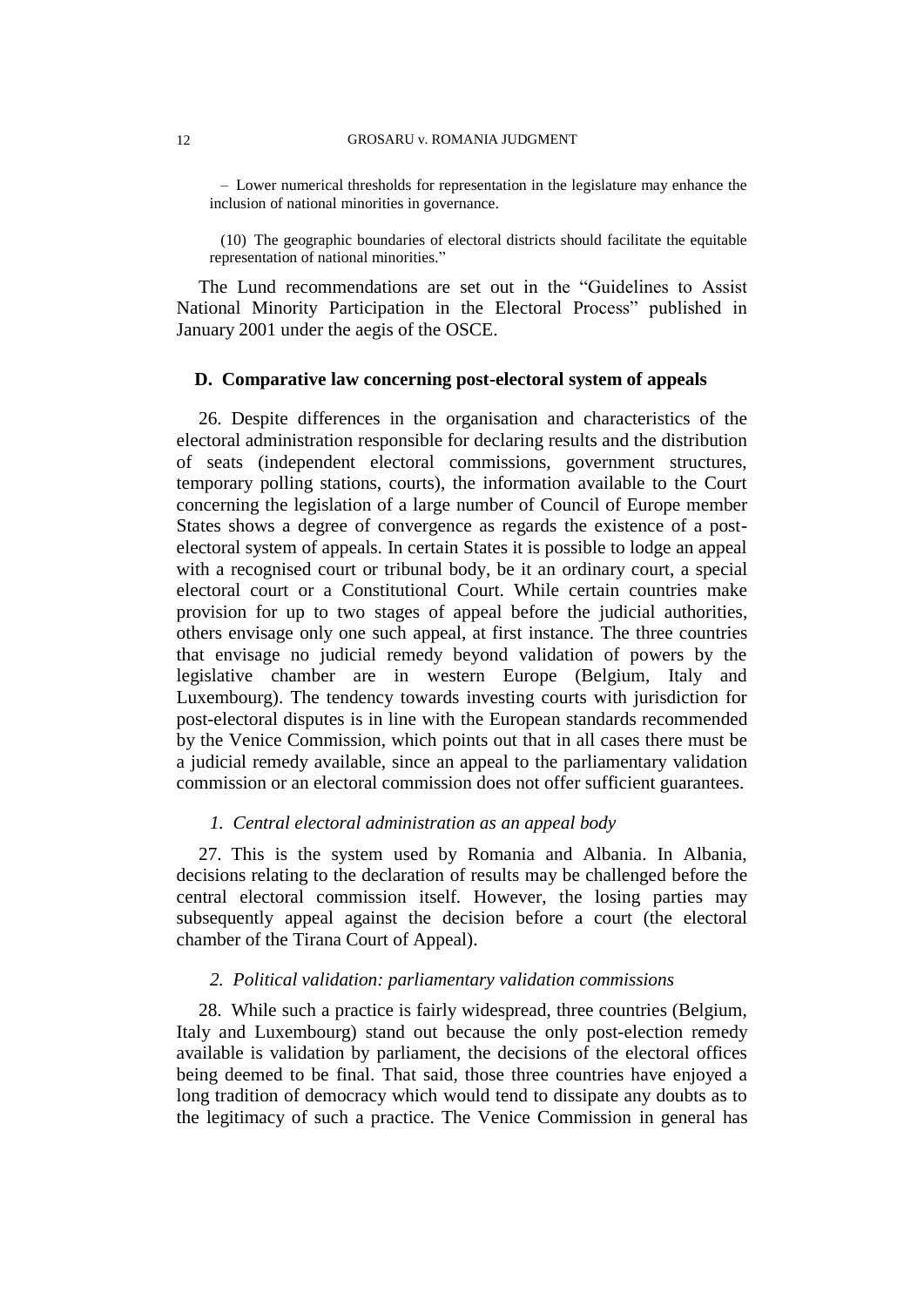reservations as to the effectiveness of this type of remedy, however, as there could be doubts as to the impartiality of such bodies (see paragraph 22 above).

29. The French example may be held up in this regard: when the validation commission (which at the time was the only body authorised to hear appeals) excluded twenty-five Poujadist MPs from parliament in 1956, the Constitutional Council created by the 1958 Constitution was tasked with avoiding such pitfalls and the practice of validation purely and simply disappeared from the French parliamentary landscape. It may also be useful to point out that in 2005, Switzerland created the possibility of an appeal to the Federal Court (while previously, the verification of powers by the National Council served as the only appeal process).

30. Nevertheless, that practice remains the norm in certain States. Furthermore, various countries, including Switzerland, continue to use a dual system. Judicial review does not *de facto* prevent validation by parliament, in so far as their objectives remain separate. The purpose of the first is to settle potential disputes through the courts while the purpose of the second is to validate mandates by means of political supervision. This type of validation acknowledges the specific nature and independence of the legislature in relation both to the executive and the judiciary.

#### *3. Appeals to the courts*

31. One type of appeal is that lodged with an "ordinary" court. The competent authorities may be administrative courts and courts of appeal, as in the following countries: Andorra, Azerbaijan, Bosnia and Herzegovina, Georgia (Tbilisi Court and Court of Appeal), Hungary, Latvia (Department of Administrative Affairs of the Senate of the Supreme Court), Spain (Administrative Appeals Division of the Supreme Court) and the United Kingdom (Election Court of the High Court and appeal to the Court of Appeal).

32. Many countries confer jurisdiction for post-electoral disputes on the Constitutional Court. However, that court may not necessarily have the same powers of review from one system to another. It may merely review constitutionality (Georgia) or it may verify and approve the results submitted by the electoral commission (Azerbaijan).

33. Certain countries have adopted this type of remedy either at first or last instance: Andorra (second instance), Armenia (first instance), Croatia (first instance), Estonia (first instance, before the Supreme Court as the Constitutional Court), France (first instance), Georgia (only where issues of constitutionality arise), Malta (first instance), Spain (second instance and protection of fundamental rights) and Switzerland (second instance before the Federal Court).

34. Lastly, some systems include courts which deal only with electoral disputes. They are composed of judges who are generally from other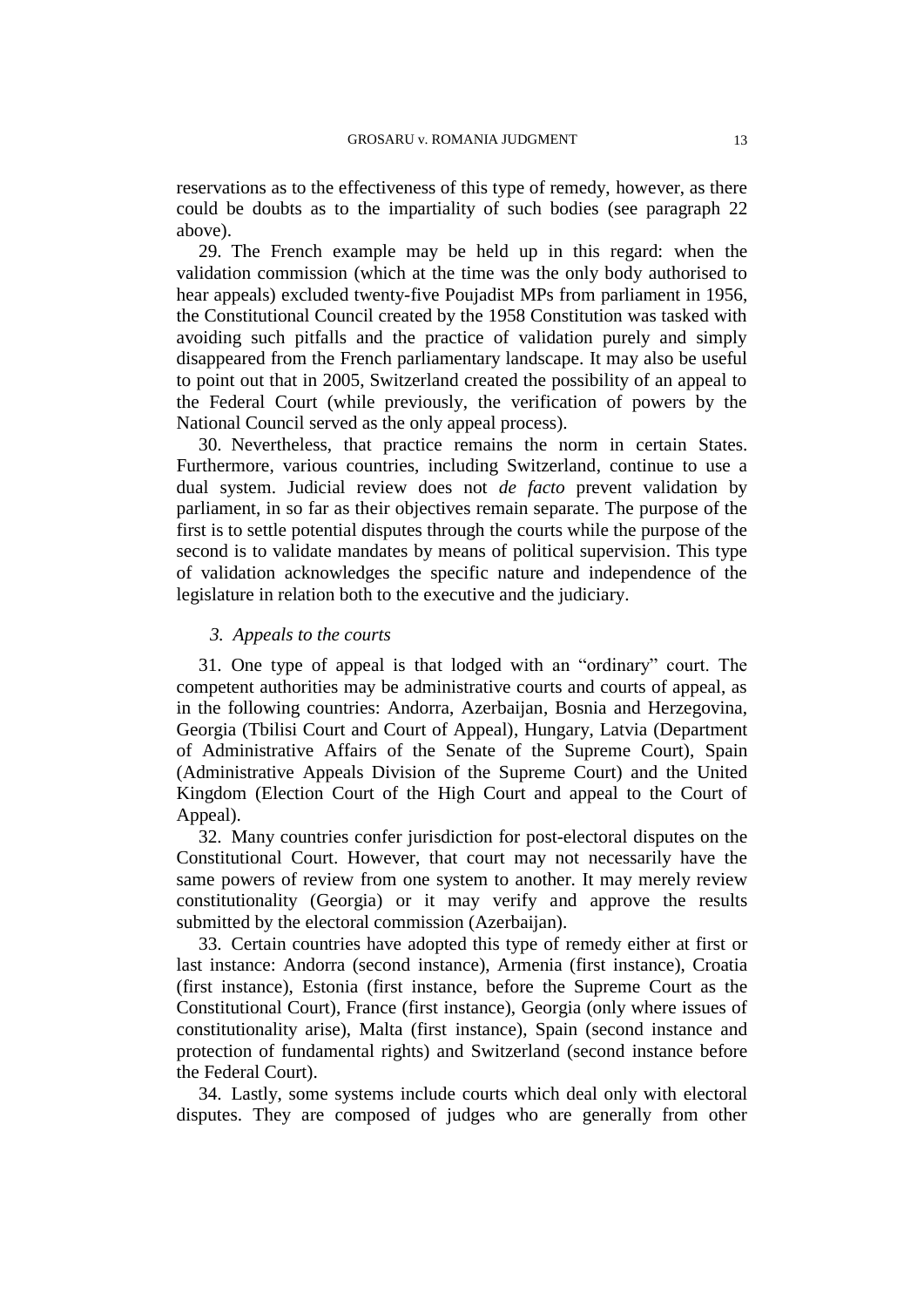jurisdictions and they have a limited lifespan (the time-limit for an appeal following the publication of the results), but they enjoy exclusive jurisdiction in electoral disputes. Specific bodies of this kind have been set up in the following countries: Albania (electoral chamber of the Tirana Court of Appeal), Greece (Special Supreme Court, specialising in certain types of dispute, including electoral disputes), Sweden (Electoral Review Board) and the United Kingdom (Election Court).

#### *4. Appeal to the executive*

35. Only one case is known – that of Switzerland (challenge before the cantonal government). This is the result of the country's history and federal tradition; however, the powers of the cantonal government go hand in hand with validation by the *Conseil national* (Parliament) of its own powers and appeal to the Federal Court since 2005.

# THE LAW

# I. ALLEGED VIOLATION OF ARTICLE 3 OF PROTOCOL No. 1

36. The applicant complained that the authorities had refused to allocate him a seat as an MP representing the Italian minority in the parliamentary elections of 2000. He relied on Article 3 of Protocol No. 1, which provides:

"The High Contracting Parties undertake to hold free elections at reasonable intervals by secret ballot, under conditions which will ensure the free expression of the opinion of the people in the choice of the legislature."

## **A. The parties' submissions**

37. The Government submitted at the outset that according to the Court's case-law, the Contracting States enjoy a wide margin of appreciation in electoral matters. They argued that the conditions laid down by the legislation in force at the material time (the Constitution and Law no. 68/1992 on elections to the Chamber of Deputies and to the Senate – "Law no. 68/1992") for the representation of minorities in Parliament were minimal, that they pursued a legitimate aim and that the means used to attain that aim were not disproportionate.

38. The Government argued that in its decision of 2 December 2000, the Central Electoral Office had correctly interpreted the relevant legislative provisions relating to the election of MPs representing national minorities. Thus, the Office had rightly held that the seat should be allocated to the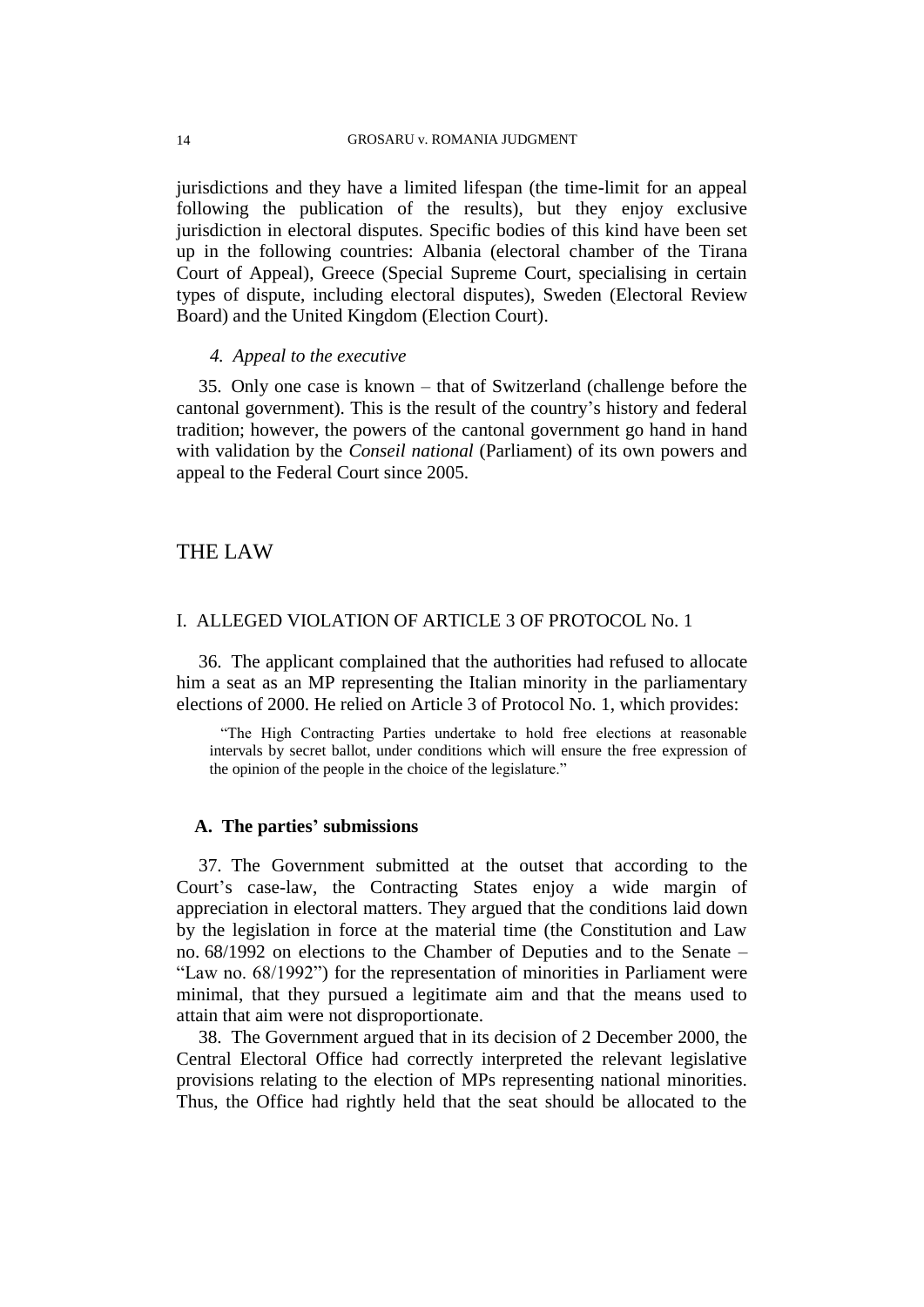Italian organisation having secured the largest number of votes in a single constituency, in the instant case, the Italian Community of Romania. The applicant represented the Association of Italians of Romania.

39. Lastly, the Government pointed out that the representation of minorities in the Romanian Parliament was an important issue. That had also been noted by the Venice Commission in its Report on electoral law and national minorities of 25 January 2000 and in its Opinion on the draft law on the status of national minorities living in Romania of 2005. Accordingly, in the parliamentary elections of 2000, national minorities had been allocated 45 seats out of a total of 341 and, in the municipal elections, hundreds of mayors and departmental and local councillors from national minorities had been elected.

40. The applicant claimed that the Association of Italians of Romania, of which he was a member, and the Italian Community of Romania had signed an alliance agreement validated by the Central Electoral Office, under which the Association of Italians of Romania would take part in the elections using its electoral emblem and the Italian Community of Romania would take part using its name. Therefore, in the parliamentary elections of 2000 he had been a member of the same organisation as Ms Ileana Stana Ionescu, namely, the Italian Community of Romania.

41. The applicant argued that the Central Electoral Office's interpretation of the electoral provisions failed even to recognise the possibility afforded by law to minority representatives to submit a list in more than one constituency, in accordance with the principle of representation at national level. Furthermore, he argued that a parliamentary seat was allocated to minorities having obtained at least 5% of validly cast votes at national level for the election of an MP, in addition to the number of MPs elected according to the rules of representation.

## **B. The Court's assessment**

## *1. Principles established by the Court's case-law*

42. The Court reiterates that Article 3 of Protocol No. 1 differs from other rights guaranteed by the Convention and its Protocols as it is phrased in terms of the obligation of the High Contracting Party to hold elections which ensure the free expression of the opinion of the people rather than in terms of a particular right or freedom. However, having regard to the preparatory work to Article 3 of Protocol No. 1 and the interpretation of the provision in the context of the Convention as a whole, the Court has established that this provision also implies individual rights, including the right to vote and to stand for election (see *Mathieu-Mohin and Clerfayt v. Belgium*, 2 March 1987, §§ 46-51, Series A no. 113, and *Ždanoka v. Latvia* [GC], no. 58278/00, § 102, ECHR 2006-IV).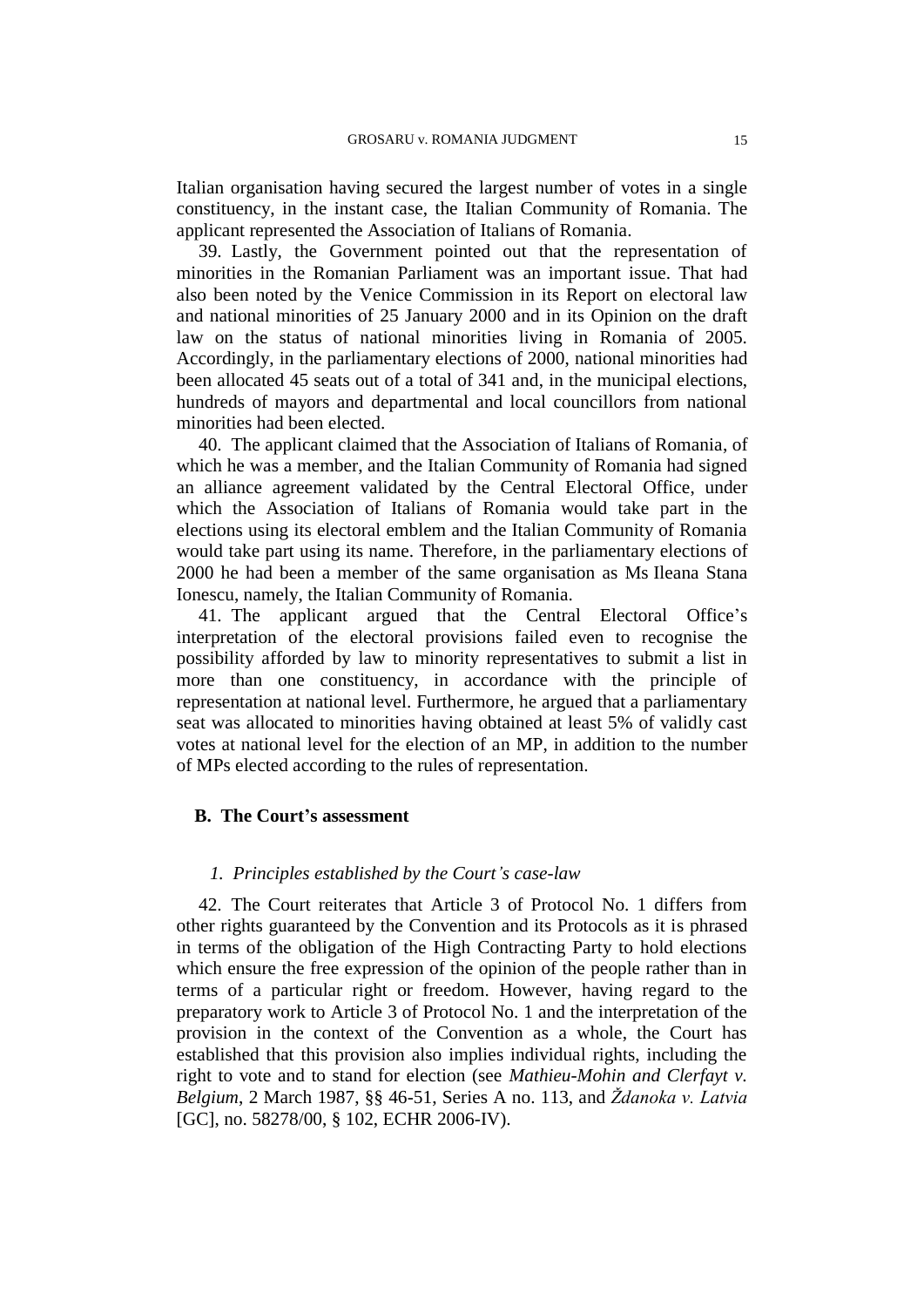43. The rights guaranteed under Article 3 of Protocol No. 1 are crucial to establishing and maintaining the foundations of an effective and meaningful democracy governed by the rule of law. Nonetheless, these rights are not absolute. There is room for "implied limitations", and Contracting States must be given a margin of appreciation in this sphere. The Court reaffirms that the margin in this area is wide (see *Mathieu-Mohin and Clerfayt*, cited above, § 52, and, more recently, *Matthews v. the United Kingdom* [GC], no. 24833/94, § 63, ECHR 1999-I; *Labita v. Italy* [GC], no. 26772/95, § 201, ECHR 2000-IV; and *Podkolzina v. Latvia*, no. 46726/99, § 33, ECHR 2002-II). There are numerous ways of organising and running electoral systems and a wealth of differences, *inter alia*, in historical development, cultural diversity and political thought within Europe, which it is for each Contracting State to mould into its own democratic vision (see *Hirst v. the United Kingdom (no. 2)* [GC], no. 74025/01, § 61, ECHR 2005-IX).

44. It is, however, for the Court to determine in the last resort whether the requirements of Article 3 of Protocol No. 1 have been complied with; it has to satisfy itself that the conditions do not curtail the rights in question to such an extent as to impair their very essence and deprive them of their effectiveness; that they are imposed in pursuit of a legitimate aim; and that the means employed are not disproportionate (see *Mathieu-Mohin and Clerfayt*, loc. cit.). In particular, any conditions imposed must not thwart the free expression of the people in the choice of the legislature – in other words, they must reflect, or not run counter to, the concern to maintain the integrity and effectiveness of an electoral procedure aimed at identifying the will of the people through universal suffrage (see *Hirst*, cited above, § 62, and *Yumak and Sadak v. Turkey* [GC], no. 10226/03, § 109, ECHR 2008. The Court is not required to adopt a position on the choice between one electoral system and another. That decision, which is determined by historical and political considerations specific to each country, is in principle one which the State alone has the power to make (see *Podkolzina*, cited above, § 34).

#### *2. Application of these general principles to the instant case*

45. In the instant case, the Court observes at the outset that the documents in the case file show that the applicant did in fact stand as a candidate representing the Italian Community of Romania and not, as submitted by the Government, the Association of Italians of Romania.

46. It notes that this case, unlike the majority of judgments it has delivered on electoral matters to date, does not concern conditions of eligibility but the allocation of a parliamentary seat, that is, a matter of postelectoral rights. This is an equally crucial issue, which, furthermore, has a direct impact on the election results, a factor to which the Court attaches significant weight (see *I.Z. v. Greece*, no. 18997/91, Commission decision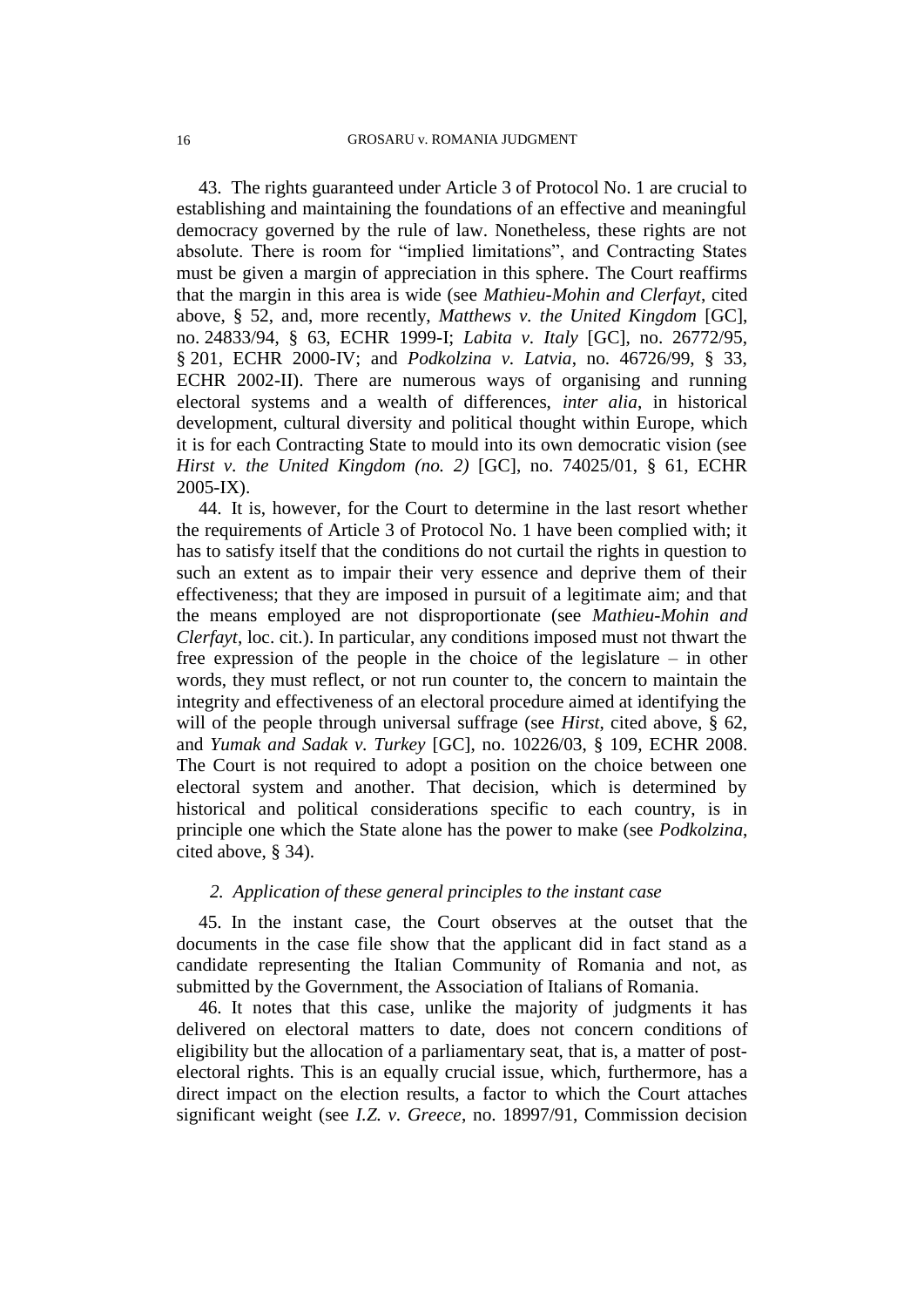of 28 February 1994, Decisions and Reports 76-A, p. 65, and *Babenko v. Ukraine* (dec.), no. 43476/98, 4 May 1999.

47. In that connection, the Court reiterates that the object and purpose of the Convention, which is an instrument for the protection of human beings, requires its provisions to be interpreted and applied in such a way as to make their stipulations not theoretical or illusory but practical and effective (see, for example, *Artico v. Italy*, 13 May 1980, § 33, Series A no. 37; *United Communist Party of Turkey and Others v. Turkey*, 30 January 1998, § 33, *Reports of Judgments and Decisions* 1998-I; and *Chassagnou and Others v. France* [GC], nos. 25088/94, 28331/95 and 28443/95, § 100, ECHR 1999-III). The right to stand as a candidate in an election, which is guaranteed by Article 3 of Protocol No. 1 and is inherent in the concept of a truly democratic regime, would be merely illusory if one could be arbitrarily deprived of it at any moment. Consequently, while it is true that States have a wide margin of appreciation when establishing eligibility conditions in the abstract, the principle that rights must be effective requires the finding that this or that candidate has failed to satisfy them to comply with a number of criteria framed to prevent arbitrary decisions. In particular, such a finding must be reached by a body which can provide a minimum of guarantees of its impartiality. Similarly, the discretion enjoyed by the body concerned must not be exorbitantly wide; it must be circumscribed, with sufficient precision, by the provisions of domestic law. Lastly, the procedure for ruling a candidate ineligible must be such as to guarantee a fair and objective decision and prevent any abuse of power on the part of the relevant authority (see *Podkolzina*, cited above, § 35).

48. The Court notes at the outset that Romania has chosen to ensure special representation for minorities in Parliament and that this is the European country where the largest number of minority parties or organisations have participated in elections and have representatives in Parliament (see the conclusions of the Report on electoral law and national minorities, paragraph 24 above).

49. The Court observes that Law no. 68/1992 does not set out clearly the procedure to be followed in assigning the parliamentary seat set aside for the winning organisation representing a national minority. Thus, the Central Electoral Office, in accordance with Article 68 § 1 (g) of the Law in question must indicate "the name and surname of the first candidate appearing on the list of the organisation entitled to a seat in the Chamber of Deputies having secured the largest number of votes". That text does not specify whether this is the largest number of votes at national level or at constituency level. However, such a detail may prove decisive when determining the winning candidate.

50. Within the Italian Community of Romania, for which the applicant had stood as a candidate, the seat was allocated not to the applicant, who had secured the greatest number of votes at national level, but to another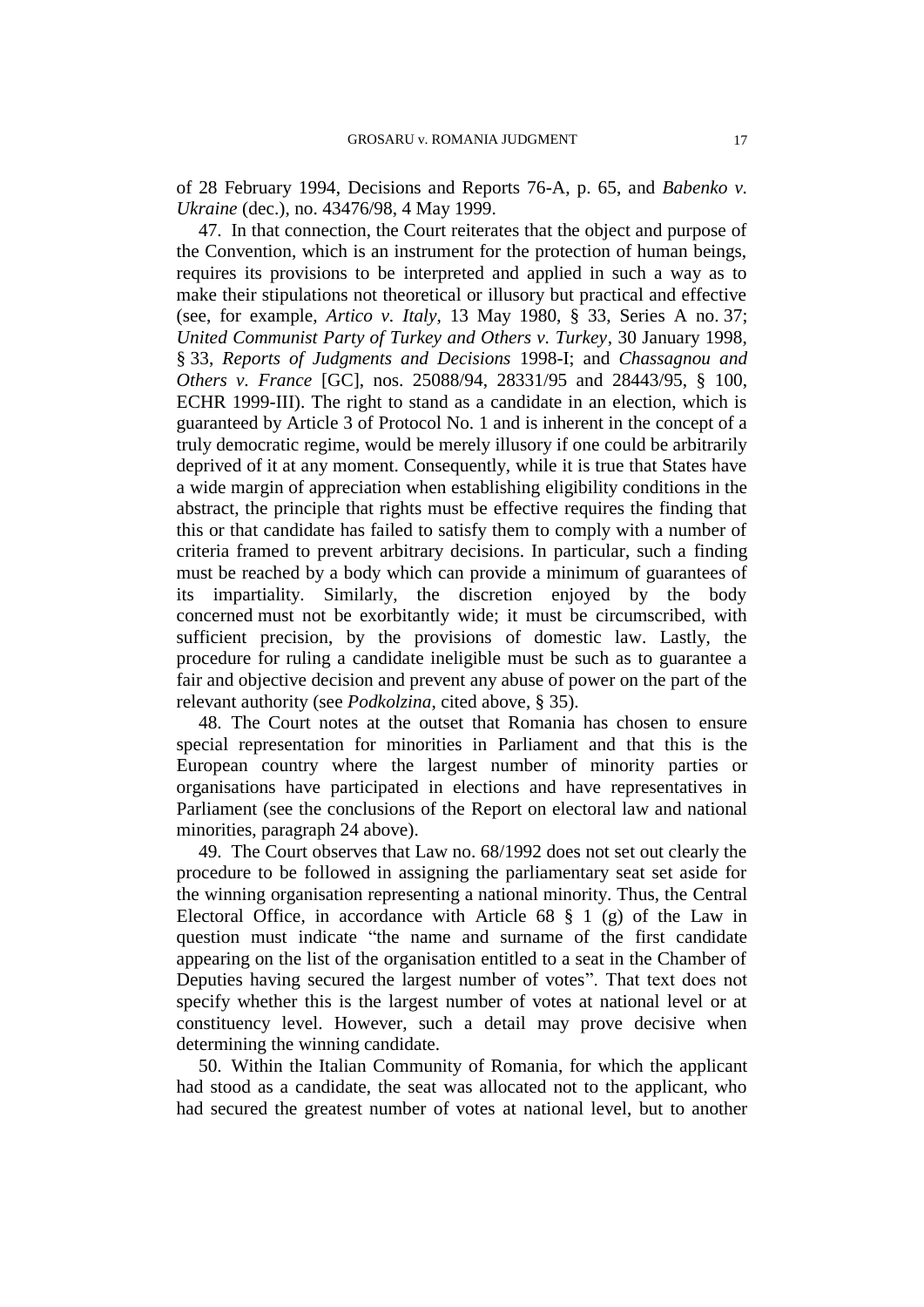candidate, who had secured a large number of votes in a single constituency. The Central Electoral Office therefore opted for a method based on territorial representation rather than national representation.

51. The issue arising in the instant case is whether that lack of clarity in the electoral rules could give rise to an arbitrary interpretation upon their application. In that regard, the Court points out that it has already sanctioned a wide, and therefore arbitrary, interpretation of a legal provision relating to elections (see the cases of *Kovach v. Ukraine* (no. 39424/02, §§ 48-62, ECHR 2008), concerning invalidation of the ballot in four constituencies during parliamentary elections, which led to the election of a candidate other than the applicant; *Lykourezos v. Greece* (no. 33554/03, §§ 50-58, ECHR 2006-VIII), concerning the forfeiture of a parliamentary seat as a result of professional incompatibility introduced by a new Law; and *Paschalidis, Koutmeridis and Zaharakis v. Greece* (nos. 27863/05, 28422/05 and 28028/05, §§ 29-35, 10 April 2008), concerning the counting of blank votes when calculating the electoral quotient in a single constituency).

52. In the opinion of the Court, the lack of clarity of the relevant electoral provisions required the national authorities to be prudent in interpreting them, bearing in mind the direct impact that their interpretation would have on the result of the elections (see *Kovach*, cited above, § 59). The Central Electoral Office interpreted the provisions of Law no. 68/1992 to mean that the seat should be allocated to the list of the organisation of citizens belonging to a national minority which had secured the largest number of votes in a single constituency. It did not specify whether that was a first interpretation of that provision or whether there was an established practice in that regard. Neither did it explain why the criterion of territorial representation applied to national minorities while, in other electoral matters, such minorities benefited from specific provisions relating to the criterion of national representation. Lastly, although the Court had requested it, the Government failed to provide additional information on the interpretation by the national authorities or legal authorities of Article 68 § 1 (g) of Law no. 68/1992. The Court therefore considers that the decisive provisions governing the allocation of a parliamentary seat to the organisation representing a national minority did not, at the material time, satisfy the requirements of precision laid down in its case-law (see paragraph 47 above).

53. However, the Court takes note of the legislative amendment made to the scope of the provision at issue in the new parliamentary election Law (see Relevant domestic law above, paragraph 19). The fact remains, however, that that legislative amendment was introduced long after the events which were the subject of the applicant's complaints and cannot therefore remedy his situation.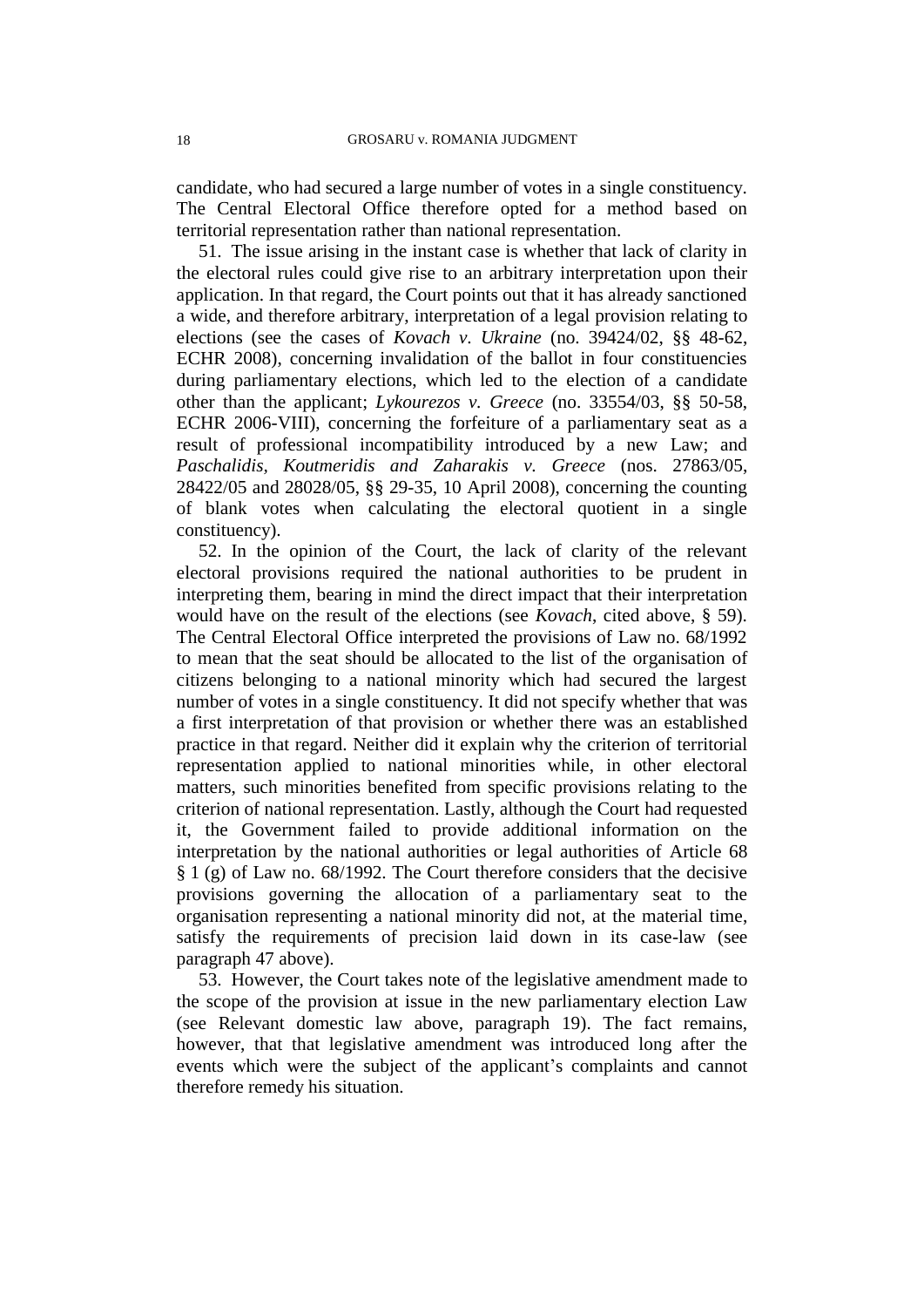54. Moreover, the Court notes that the Central Electoral Office and the Chamber of Deputies Validation Commission examined the applicant's challenge and rejected it as being ill-founded. In the Court's opinion, however, an individual whose appointment as an MP has been rejected has legitimate grounds to fear that the large majority of members of the body having examined the lawfulness of the elections, more specifically the members representing the other political parties of the Central Electoral Office, may have an interest contrary to his own. The rules of composition of that body, made up of a large number of members representing political parties, do not therefore appear to be such as to provide a sufficient guarantee of impartiality. The same conclusion holds good *a fortiori* for the Chamber of Deputies Validation Commission.

55. Furthermore, the Court notes that no national court ruled on the interpretation of the legal provision at issue. Thus, the Supreme Court of Justice rejected the applicant's challenge as being inadmissible, considering that the decisions of the Central Electoral Office were final. Subsequently, the Constitutional Court informed the applicant that it had no jurisdiction in electoral matters. In that connection, the Court points out that in *Babenko* (cited above), it had ruled that the fact that the applicant's allegations had been examined in the context of judicial proceedings was significant.

56. That approach has, moreover, been confirmed by the Venice Commission in its Code of Good Practice in Electoral Matters, which recommends judicial review of the application of electoral rules, possibly in addition to appeals to the electoral commissions or before parliament (see paragraph 22 above). The comparative-law materials also show that several Council of Europe member States have adopted judicial review and only a few States still maintain purely political supervision of elections (see paragraph 28 above).

57. In those circumstances, the Court considers that the lack of clarity of the electoral law as regards national minorities and the lack of sufficient guarantees as to the impartiality of the bodies responsible for examining the applicant's challenges impaired the very essence of the rights guaranteed by Article 3 of Protocol No. 1.

There has therefore been a violation of that Article.

# II. ALLEGED VIOLATION OF ARTICLE 13 OF THE CONVENTION TAKEN IN CONJUNCTION WITH ARTICLE 3 OF PROTOCOL No. 1

58. Relying in substance on Article 13 of the Convention taken in conjunction with Article 3 of Protocol No. 1, the applicant complained that he had had no effective remedy by which to challenge the authorities' refusal to allocate him the parliamentary seat for the Italian minority and, as a result, that there had been a violation of the freedom of expression of the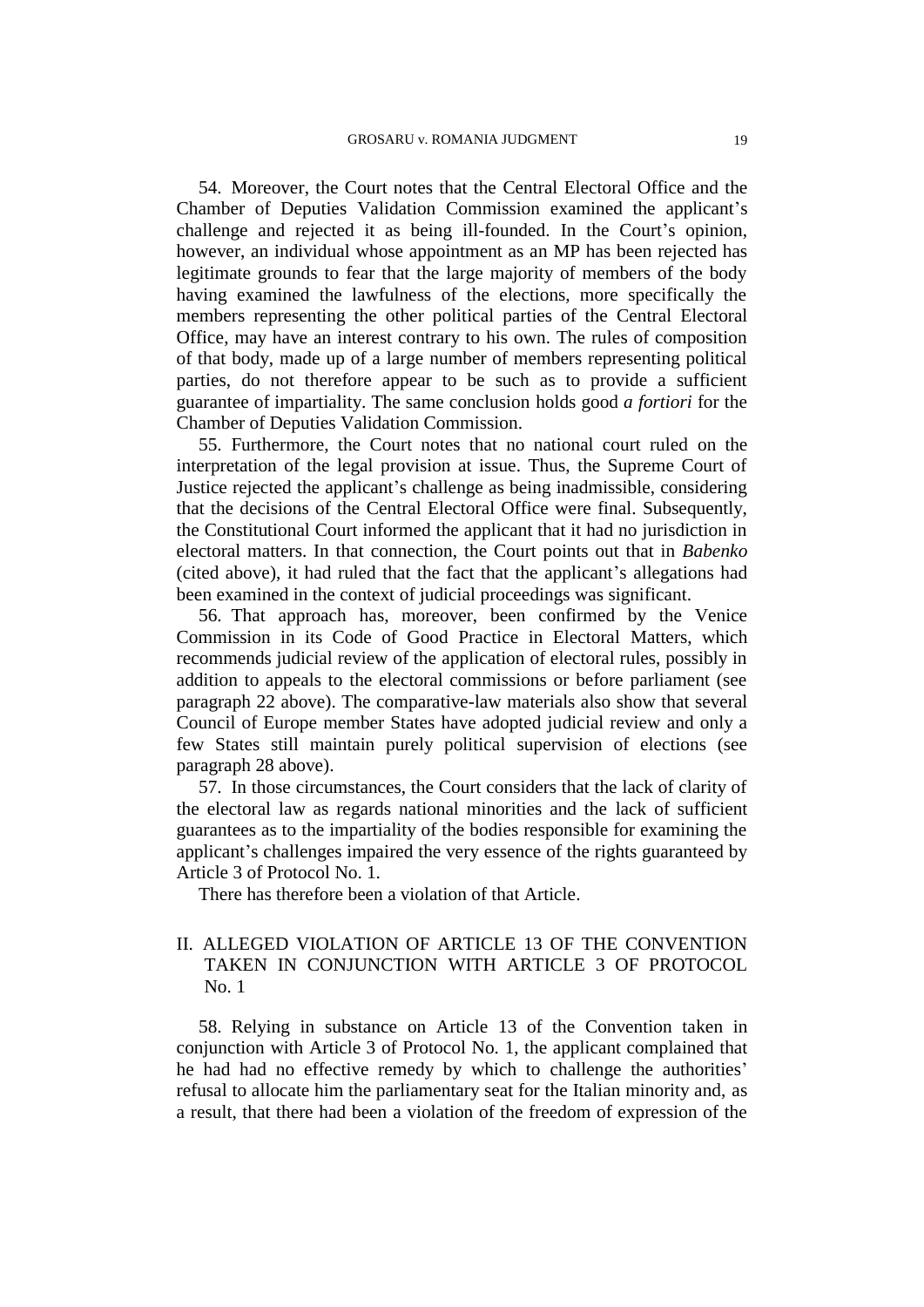opinion of the people as to the choice of legislative body. Article 13 of the Convention provides:

"Everyone whose rights and freedoms as set forth in [the] Convention are violated shall have an effective remedy before a national authority notwithstanding that the violation has been committed by persons acting in an official capacity."

59. The Government submitted that an effective domestic remedy within the meaning of Article 13 of the Convention had been available to the applicant, namely, challenging the decision before the Central Electoral Office, a body meeting the requirements laid down in the Court's case-law. They pointed out in that connection that, under Article 24 of Law no. 68/1992, the Central Electoral Office was composed of seven judges of the Supreme Court of Justice and sixteen representatives of the political parties, that the judges were selected randomly, by the drawing of lots, that the decisions of the office were reasoned, and that the members thereof were able to formulate dissenting opinions.

60. Lastly, the Government argued that the Contracting States had a wide margin of appreciation as regards Article 13 of the Convention (see *Wille v. Liechtenstein* [GC], no. 28396/95, § 75, ECHR 1999-VII) and that the legislative provisions of other States provided for the same domestic remedy in that regard (see the case of Hungary).

61. The applicant submitted that the Central Electoral Office's decision of 2 December 2000 did not constitute an effective remedy. He argued that that body was not impartial. In particular, he criticised it for being composed of judges of the Supreme Court of Justice, which had thus subsequently been influenced when refusing to examine his challenge. Lastly, he submitted that the Government's reference to supposedly similar electoral legislation was irrelevant in the instant case, given the specific status enjoyed by national minorities in Romania.

62. For the reasons set out in paragraphs 55 and 56 above, the Court considers that there has also been a violation of Article 13 of the Convention taken in conjunction with Article 3 of Protocol No. 1.

## III. APPLICATION OF ARTICLE 41 OF THE CONVENTION

## 63. Article 41 of the Convention provides:

"If the Court finds that there has been a violation of the Convention or the Protocols thereto, and if the internal law of the High Contracting Party concerned allows only partial reparation to be made, the Court shall, if necessary, afford just satisfaction to the injured party."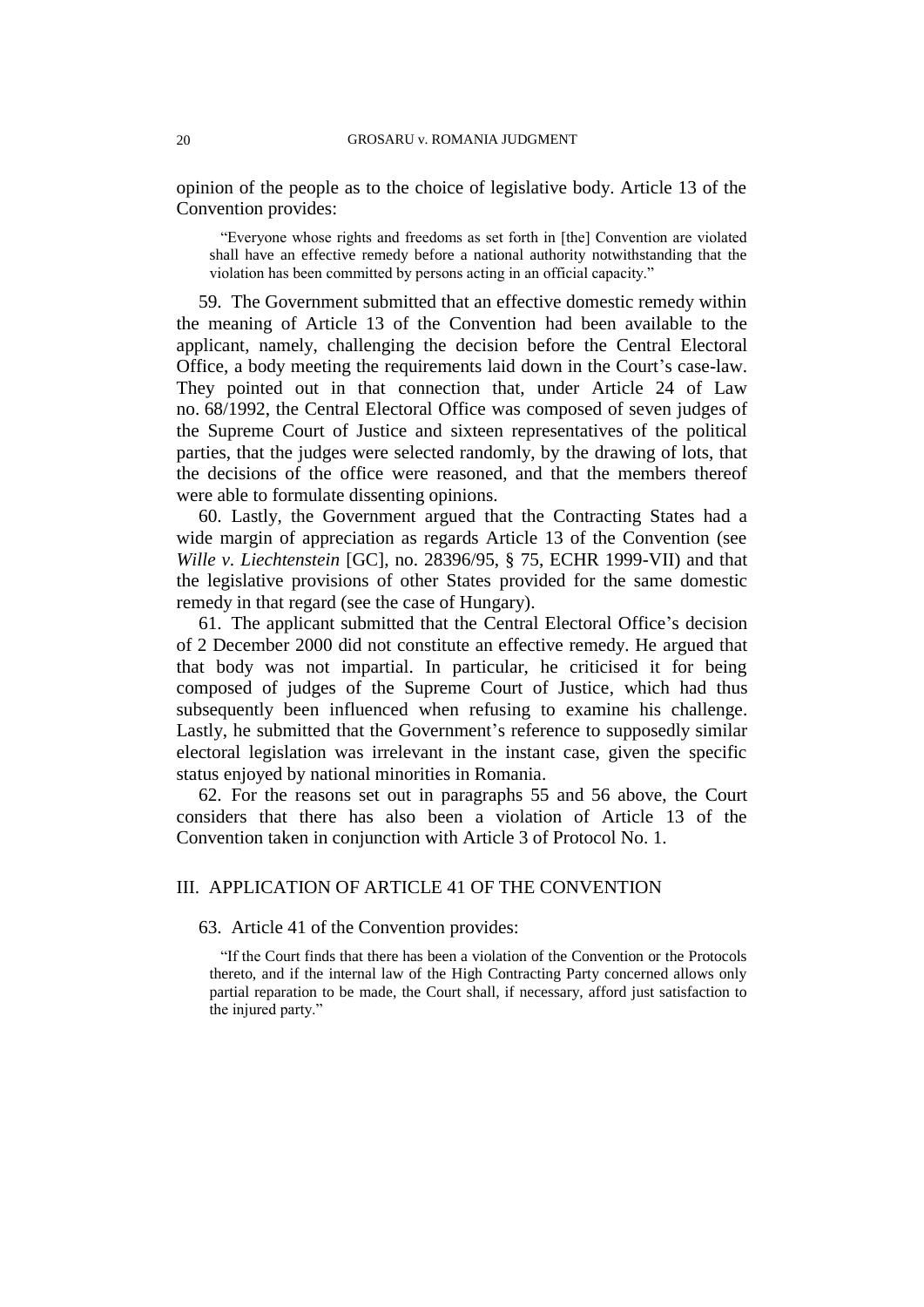## **A. Damage**

64. The applicant claimed 200,000 euros (EUR) in respect of pecuniary damage, corresponding to the salary and allowances to which he would have been entitled as an MP for the period 2002 to 2004. He sought EUR 1,500,000, in respect of non-pecuniary damage, for the injury he claimed to have incurred as a result of it being impossible for him to carry out his duties as an MP and the attacks and injustices to which he claimed he and his family had been exposed.

65. The Government submitted that the amount claimed by the applicant in respect of pecuniary damage was excessive and purely speculative. They pointed out that the claim was not accompanied by any supporting documentation. Furthermore, they referred to the Court's case-law concerning Article 3 of Protocol No. 1, according to which the Court does not award amounts in respect of pecuniary damage in this domain (see *Podkolzina v. Latvia*, no. 46726/99, § 49, ECHR 2002-II; *Aziz v. Cyprus*, no. 69949/01, § 43, ECHR 2004-V; *Melnychenko v. Ukraine*, no. 17707/02, § 75, ECHR 2004-X; and *Hirst v. the United Kingdom (no. 2)* [GC], no. 74025/01, § 94, ECHR 2005-IX).

66. As regards non-pecuniary damage, the Government argued that no causal link had been established between any damage and the alleged violation of the Convention. Furthermore, they pointed out that in several cases in which it had found a violation of Article 3 of Protocol No. 1, the Court had considered that the finding of a violation in itself provided sufficient just satisfaction in respect of the non-pecuniary damage incurred by the applicants. In any event, the amount sought was exorbitant given the amounts normally awarded by the Court under this head (see *Podkolzina*, cited above, § 52, and *Melnychenko*, cited above, § 78).

67. As regards pecuniary damage, the Court cannot speculate as to what the outcome of the elections would have been had there been a clear provision interpreted by a body adequately meeting the requirements of impartiality. Furthermore, the applicant had failed to mention the professional activities in which he had been engaged between 2000 and 2004 and had not proved that the amount of any fees or salaries he had received had been lower than the amount of any parliamentary allowances forfeited during the period under consideration. The Court therefore rejects the claims made in respect of pecuniary damage (see *Kovach v. Ukraine*, no. 39424/02, § 66, ECHR 2008).

68. The Court acknowledges, however, that the applicant did incur nonpecuniary damage as a result of the violation found. Accordingly, ruling on an equitable basis and having regard to all the circumstances of the case, it awards him EUR 5,000 in respect of non-pecuniary damage.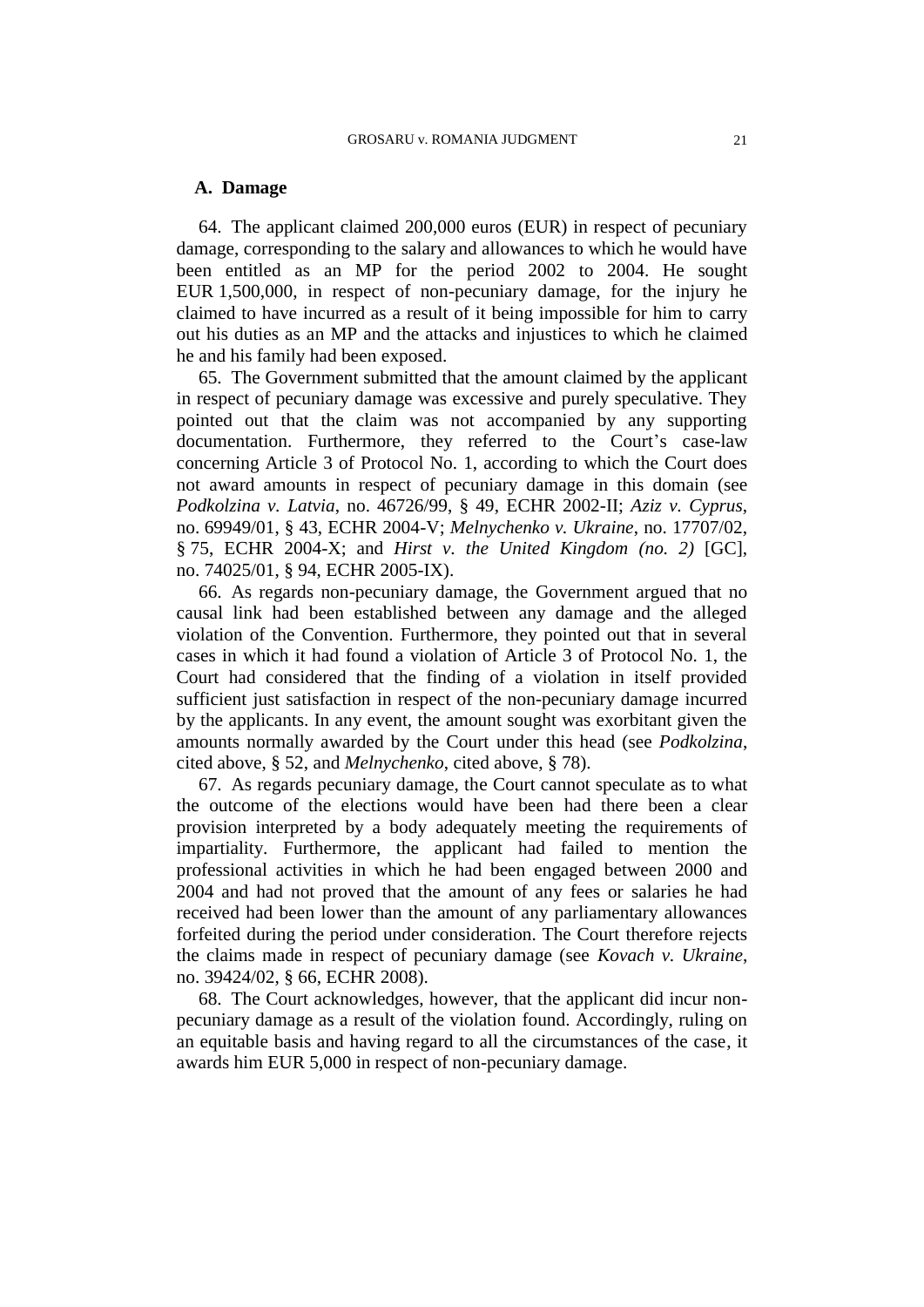## **B. Costs and expenses**

69. The applicant also claimed EUR 2,300 for the costs and expenses incurred in the proceedings before the national courts and before the Court.

70. The Government pointed out that the applicant had produced no documentation in support of his claim.

71. According to the Court's case-law, an applicant may only obtain reimbursement of his costs and expenses in so far as they were actually incurred, were necessarily incurred and were reasonable as to quantum. In the instant case, the Court notes that the applicant failed to detail his claims or provide any documentation in support of his estimates. Accordingly, the Court is not able to award any amount under this head.

## **C. Default interest**

72. The Court considers it appropriate that the default interest rate should be based on the marginal lending rate of the European Central Bank, to which should be added three percentage points.

# FOR THESE REASONS, THE COURT UNANIMOUSLY

- 1. *Holds* that there has been a violation of Article 3 of Protocol No. 1;
- 2. *Holds* that there has been a violation of Article 13 of the Convention taken in conjunction with Article 3 of Protocol No. 1;
- 3. *Holds*

(a) that the respondent State is to pay the applicant, within three months from the date on which the judgment becomes final in accordance with Article 44 § 2 of the Convention, EUR 5,000 (five thousand euros) in respect of non-pecuniary damage plus any tax that may be chargeable, to be converted into the respondent State's national currency at the rate applicable at the date of settlement;

(b) that from the expiry of the above-mentioned three months until settlement simple interest shall be payable on the above amount at a rate equal to the marginal lending rate of the European Central Bank during the default period plus three percentage points;

4. *Dismisses* the remainder of the applicant's claim for just satisfaction.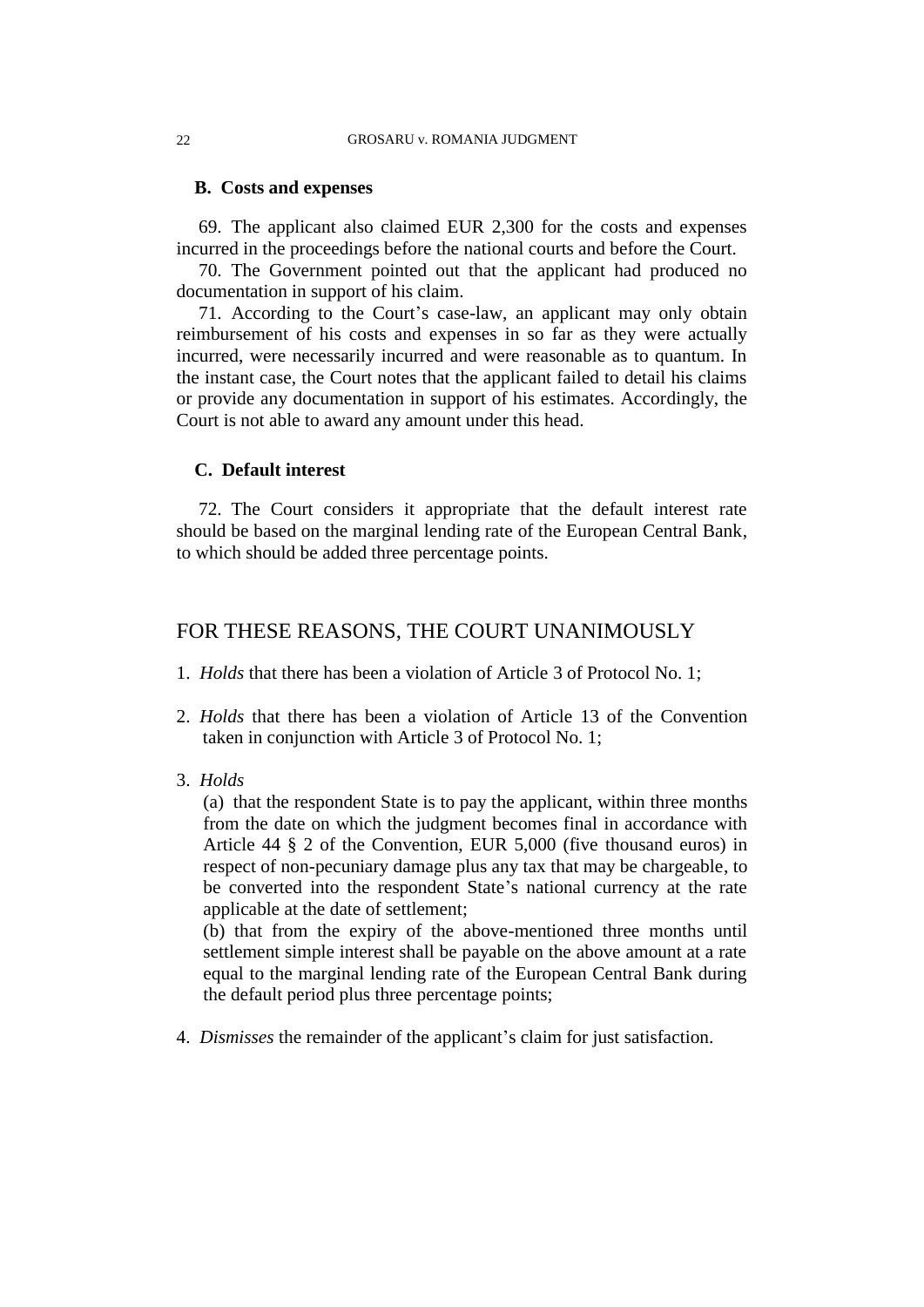Done in French, and notified in writing on 2 March 2010, pursuant to Rule 77 §§ 2 and 3 of the Rules of Court.

Santiago Quesada Josep Casadevall Registrar President

In accordance with Article 45 § 2 of the Convention and Rule 74 § 2 of the Rules of Court, the separate opinion of Judge Ziemele is annexed to this judgment.

> J.C.M. S.Q.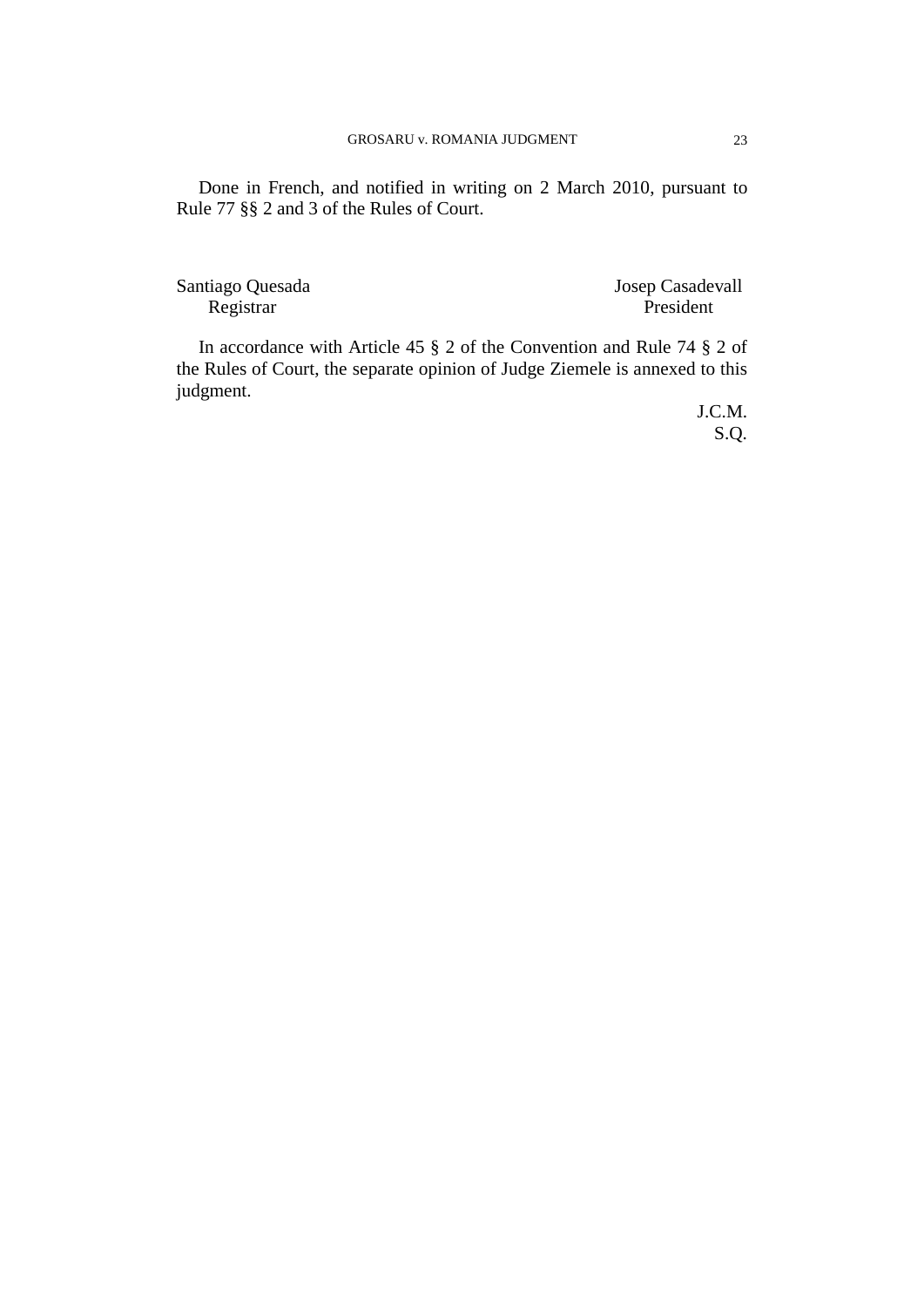# CONCURRING OPINION OF JUDGE ZIEMELE

1. I voted with the majority in finding that there has been a violation of Article 13 taken in conjunction with Article 3 of Protocol No. 1. I think that it is important that the Court should further develop its case-law concerning Article 13 (see my dissenting opinion in *Zavoloka v. Latvia*, no. 58447/00, 7 July 2009).

2. In the current case, however, the Court in its reasoning under Article 13 simply referred back to the findings under Article 3 of Protocol No. 1 and therefore missed the opportunity to clarify the scope of the obligations that derive from Article 13 of the Convention in circumstances where human rights problems arise in the context of national elections. The Court found that the election law was not sufficiently clear as concerns the provisions on national minorities, that the authorities entrusted to deal with election disputes were not sufficiently impartial and that no court had ruled on the interpretation of the law or indeed the very dispute. This led the Court to find a violation of Article 3. As for the violation of Article 13, the Court noted its findings concerning the absence of judicial review (see paragraph 62 of the judgment).

3. It should be noted that until this judgment the Court had considered the functioning of remedies in respect of alleged election problems under Article 3 of Protocol No. 1 (see *Podkolzina v. Latvia*, no. 46726/99, § 37, ECHR 2002-II). In the above-mentioned *Podkolzina* case the Court considered that it was not necessary to examine separately the lack of an effective remedy from the point of view of Article 13 (ibid., § 45). The present case marks a change in the Court's approach, which I can indeed endorse.

4. The question, however, is what are the nature and scope of the obligations that derive from Article 13, as this may be relevant in the circumstances of the case at issue? In other words, what effective remedies should be in place where violations of the right to free elections are alleged? In its case-law so far the Court has developed several elements that clarify the notion of effective remedy under Article 13. The Court has thus accepted that for a remedy to be effective it need not always be a judicial remedy or a single remedy. The Court has accepted the possibility of an aggregate of remedies. Furthermore, the notion of effectiveness is construed as ensuring either the prevention of the alleged violation, or the provision of adequate redress, including compensation, for the victim of a violation (see *Kudła v. Poland* [GC], no. 30210/96, § 158, ECHR 2000-XI).

5. In the present case, under Article 13 the applicant alleged that there was no remedy capable of restoring his seat in Parliament, whereas the Government argued that the composition of the Central Electoral Office complied with the requirement of being an effective remedy. Since the Court referred back to its finding regarding the absence of judicial review, it